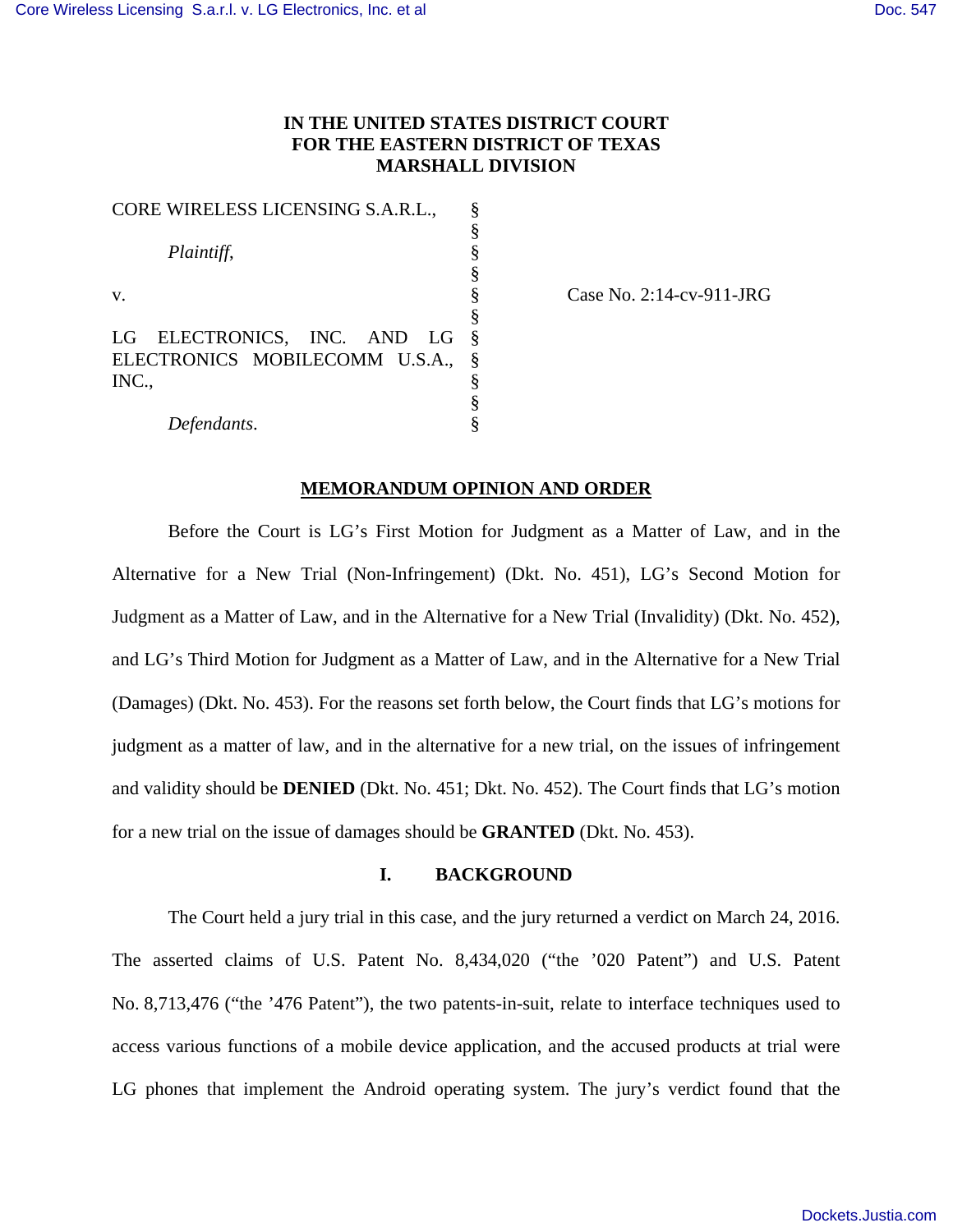asserted claims were infringed by LG's accused devices and not invalid, and it awarded \$3.5 million in damages to Plaintiff Core Wireless Licensing S.a.r.l. ("Core"). ("Verdict," Dkt. No. 428.) Defendants LG Electronics, Inc. and LG Electronics MobileComm U.S.A., Inc. (collectively, "LG") now argue that the jury did not have sufficient evidence for its findings.

## **II. LEGAL STANDARD**

### **A. Applicable Law Regarding FRCP 50**

Upon a party's renewed motion for judgment as a matter of law following a jury verdict, the Court should properly ask whether "the state of proof is such that reasonable and impartial minds could reach the conclusion the jury expressed in its verdict." FRCP 50(b); *see also Am. Home Assur. Co. v. United Space Alliance*, 378 F.3d 482, 487 (5th Cir. 2004). "The grant or denial of a motion for judgment as a matter of law is a procedural issue not unique to patent law, reviewed under the law of the regional circuit in which the appeal from the district court would usually lie." *Finisar Corp. v. DirectTV Group, Inc.*, 523 F.3d 1323, 1332 (Fed. Cir. 2008). "A JMOL may only be granted when, 'viewing the evidence in the light most favorable to the verdict, the evidence points so strongly and overwhelmingly in favor of one party that the court believes that reasonable jurors could not arrive at any contrary conclusion.'" *Versata Software, Inc. v. SAP Am., Inc.*, 717 F.3d 1255, 1261 (Fed. Cir. 2013) (quoting *Dresser-Rand Co. v. Virtual Automation, Inc.*, 361 F.3d 831, 838 (5th Cir. 2004)).

Under Fifth Circuit law, a court is to be "especially deferential" to a jury's verdict, and must not reverse the jury's findings unless they are not supported by substantial evidence. *Baisden v. I'm Ready Prods*., *Inc.*, 693 F.3d 491, 499 (5th Cir. 2012). "Substantial evidence is defined as evidence of such quality and weight that reasonable and fair-minded men in the exercise of impartial judgment might reach different conclusions." *Threlkeld v. Total Petroleum,*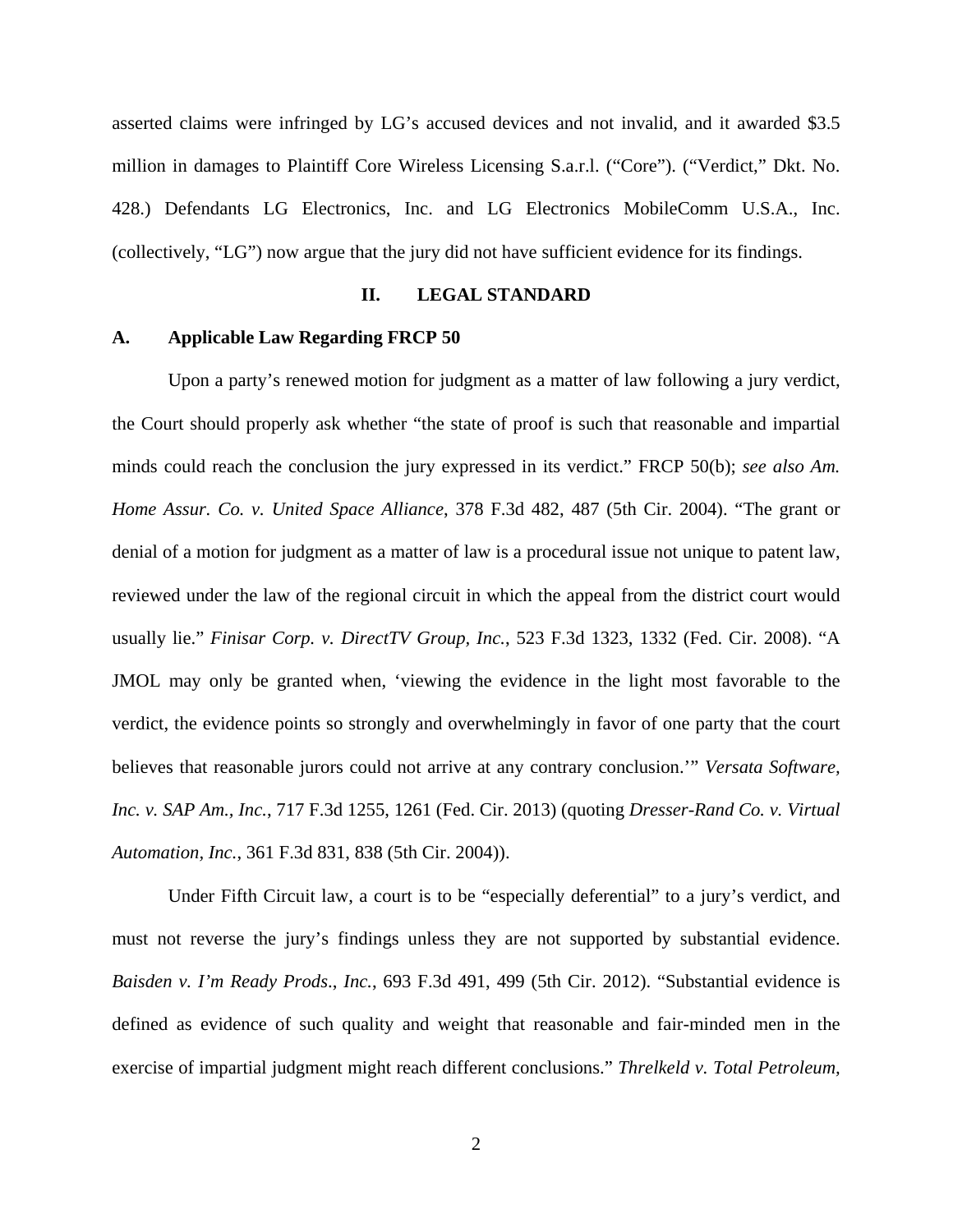*Inc.*, 211 F.3d 887, 891 (5th Cir. 2000). A motion for judgment as a matter of law must be denied "unless the facts and inferences point so strongly and overwhelmingly in the movant's favor that reasonable jurors could not reach a contrary conclusion." *Baisden*, 693 F.3d at 498 (citation omitted). However, "[t]here must be more than a mere scintilla of evidence in the record to prevent judgment as a matter of law in favor of the movant." *Arismendez v. Nightingale Home Health Care, Inc.*, 493 F.3d 602, 606 (5th Cir. 2007).

In evaluating a motion for judgment as a matter of law, a court must "draw all reasonable inferences in the light most favorable to the verdict and cannot substitute other inferences that [the court] might regard as more reasonable." *E.E.O.C. v. Boh Bros. Const. Co., L.L.C.*, 731 F.3d 444, 451 (5th Cir. 2013) (citation omitted). However, "[c]redibility determinations, the weighing of the evidence, and the drawing of legitimate inferences from the facts are jury functions, not those of a judge." *Reeves v. Sanderson Plumbing Prods., Inc.*, 530 U.S. 133, 150 (2000). "[T]he court should give credence to the evidence favoring the nonmovant as well as that 'evidence supporting the moving party that is uncontradicted and unimpeached, at least to the extent that that evidence comes from disinterested witnesses.'" *Id.* at 151 (citation omitted).

#### **B. Applicable Law Regarding FRCP 59**

Under FRCP 59(a), a new trial can be granted to any party after a jury trial on any or all issues "for any reason for which a new trial has heretofore been granted in an action at law in federal court." FRCP 59(a). In considering a motion for a new trial, the Federal Circuit applies the law of the regional circuit. *z4 Techs., Inc. v. Microsoft Corp.*, 507 F.3d 1340, 1347 (Fed. Cir. 2007). "A new trial may be granted, for example, if the district court finds the verdict is against the weight of the evidence, the damages awarded are excessive, the trial was unfair, or prejudicial error was committed in its course." *Smith v. Transworld Drilling Co.*, 773 F.2d 610,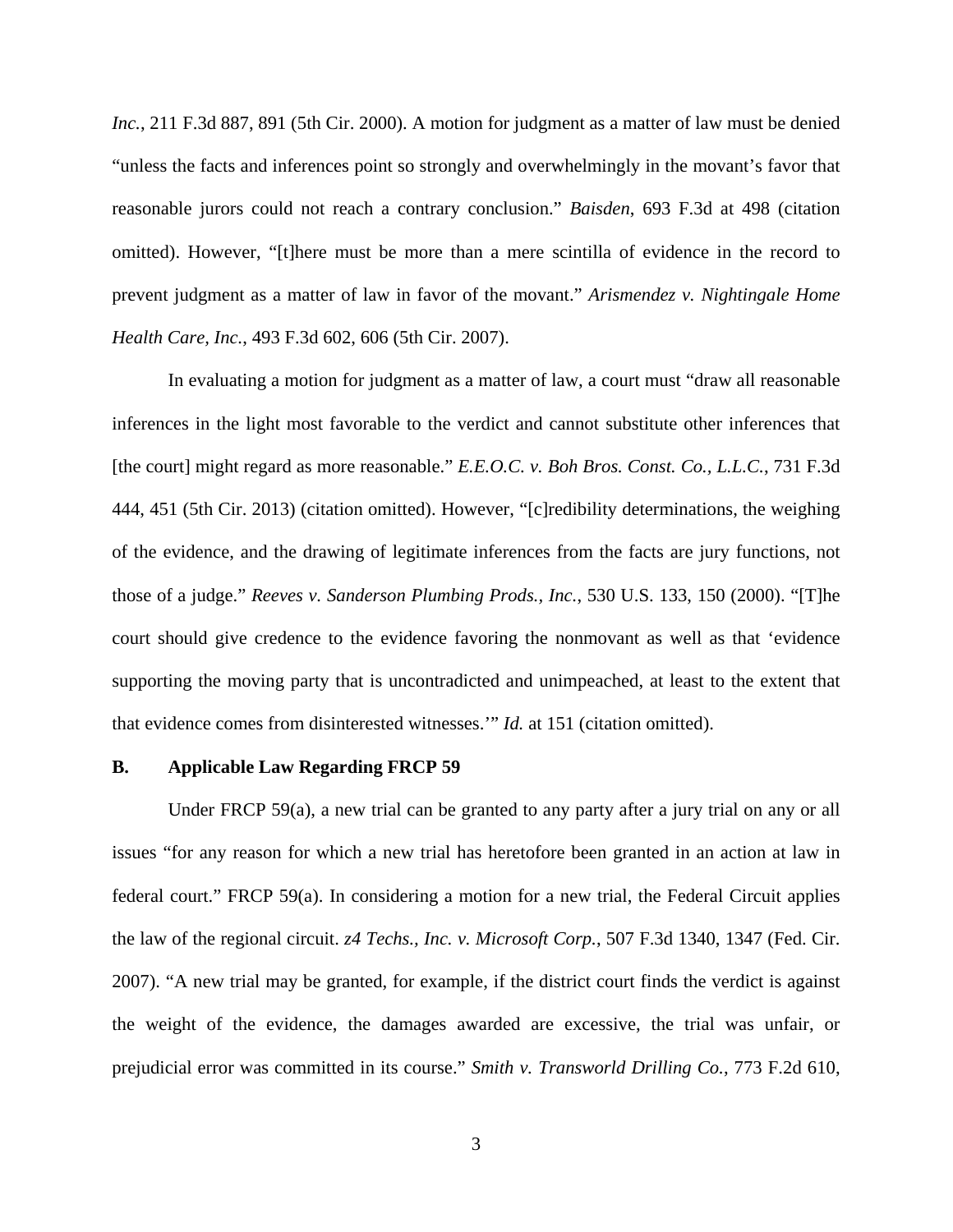612–13 (5th Cir. 1985). "The decision to grant or deny a motion for a new trial is within the discretion of the trial court and will not be disturbed absent an abuse of discretion or a misapprehension of the law." *Prytania Park Hotel, Ltd. v. General Star Indem. Co.*, 179 F.3d 169, 173 (5th Cir. 1999).

# **III. INFRINGEMENT**

To prove infringement under 35 U.S.C. § 271, a plaintiff must show the presence of every element, or its equivalent, in the accused product or service. *Lemelson v. United States*, 752 F.2d 1538, 1551 (Fed. Cir. 1985). First, the claim must be construed to determine its scope and meaning; and second, the construed claim must be compared to the accused device or service. *Absolute Software, Inc. v. Stealth Signal, Inc.*, 659 F.3d 1121, 1129 (Fed. Cir. 2011) (citing *Carroll Touch, Inc. v. Electro Mech. Sys., Inc.*, 15 F.3d 1573, 1576 (Fed. Cir. 1993)). "A determination of infringement is a question of fact that is reviewed for substantial evidence when tried to a jury." *ACCO Brands, Inc. v. ABA Locks Mfr. Co.*, 501 F.3d 1307, 1311 (Fed. Cir. 2007).

## **A. LG's Motion for JMOL Based on New Claim Constructions**

At trial, Core asserted dependent claims 11 and 13 from the '020 Patent and dependent claims 8 and 9 from the '476 Patent. Independent claim 1 of the '020 Patent, on which claims 11 and 13 depend, provides as follows:

A computing device comprising a display screen, the computing device being configured to display on the screen a main menu listing at least a first application, and additionally being configured to display on the screen an application summary window that can be *reached directly* from the main menu, wherein the application summary window displays a limited list of at least one function offered within the first application, each function in the list being selectable to launch the first application and initiate the selected function, and wherein the application summary window is displayed while the application is in an *unlaunched state*.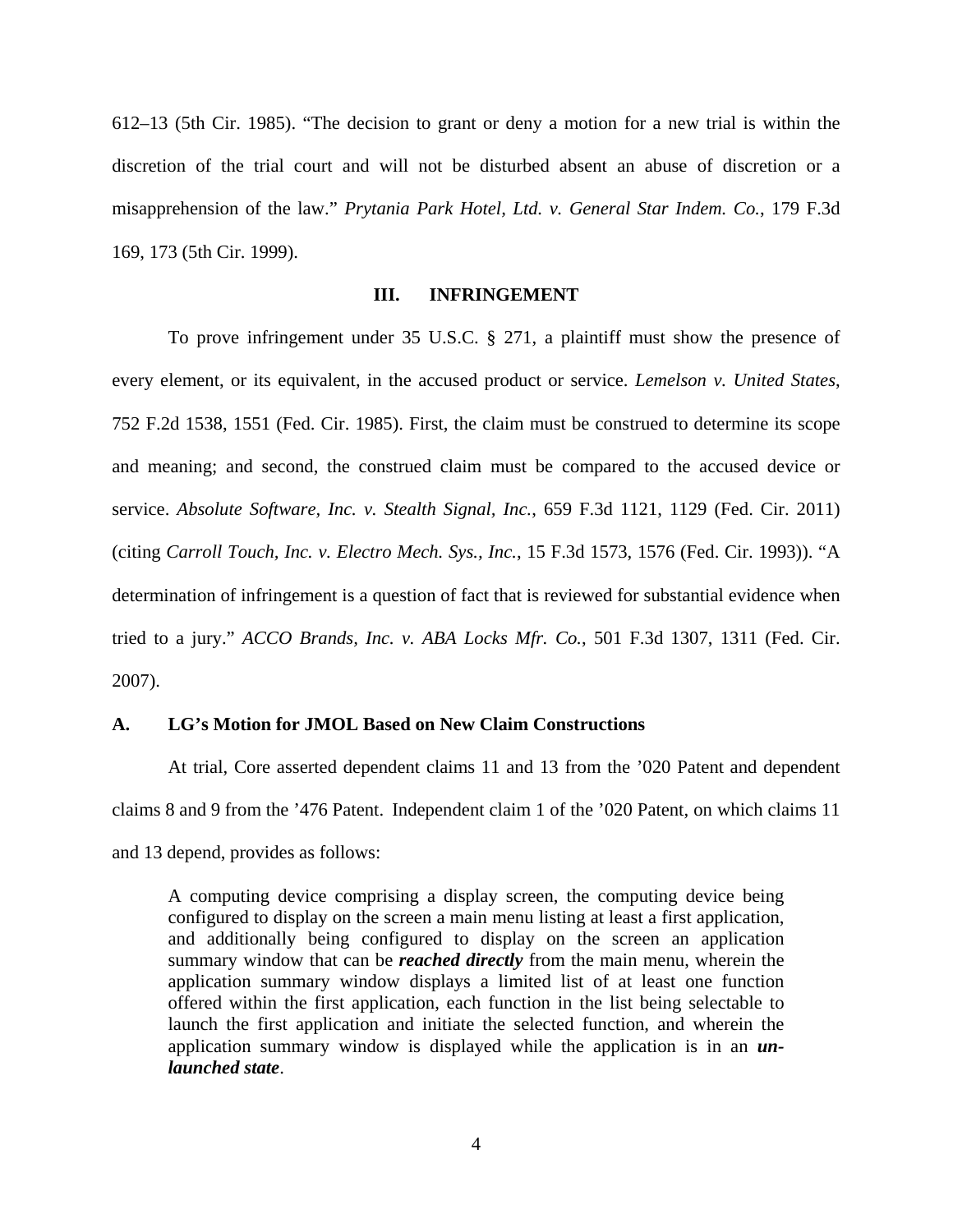'020 Patent at col. 5, ll. 33–43 (emphasis added). Independent claim 1 of the '476 Patent, on which claims 8 and 9 depend, provides as follows:

A computing device comprising a display screen, the computing device being configured to display on the screen a menu listing one or more applications, and additionally being configured to display on the screen an application summary that can be *reached directly* from the menu, wherein the application summary displays a limited list of data offered within the one or more applications, each of the data in the list being selectable to launch the respective application and enable the selected data to be seen within the respective application, and wherein the application summary is displayed while the one or more applications are in an *unlaunched state*.

'476 Patent at col. 5, l. 59–col. 6, l. 3 (emphasis added).

On the first morning of trial, Core called Mr. Mathieu Martyn, the named inventor of the '020 and '476 Patents, as its first witness. During Core's direct examination and LG's crossexamination of Mr. Martyn, it became clear to the Court that a live claim construction dispute existed between the parties. *See* (3/21/2016 A.M. Trial Tr., Dkt. No. 433 at 103:13–105:14, 135:14–137:8.) After Mr. Martyn's testimony ended, the Court asked the parties whether an *O2 Micro* issue existed for the Court to resolve with regard to the claim terms "un-launched state" and "reached directly." *See O2 Micro Int'l Ltd. v. Beyond Innovation Tech. Co., Ltd.*, 521 F.3d 1351 at 1360 (Fed. Cir. 2008) ("When the parties raise an actual dispute regarding the proper scope of these claims, the court, not the jury, must resolve that dispute."). While Core indicated that it did not think additional claim construction before the Court was necessary, LG disagreed. (3/21/2016 P.M. Trial Tr., Dkt. No. 434 at 3:5–4:1, 100:12–101:4.) LG admitted that it had previously believed an *O2 Micro* issue might arise during trial but had not brought this concern to the Court's attention. (*Id.* at 100:22–101:4.)

LG then asked the Court to revisit its *O2 Micro* concerns after the testimony of Core's infringement expert, Dr. Kenneth Zeger, and the Court agreed. (*Id.* at 4:1–23.) After observing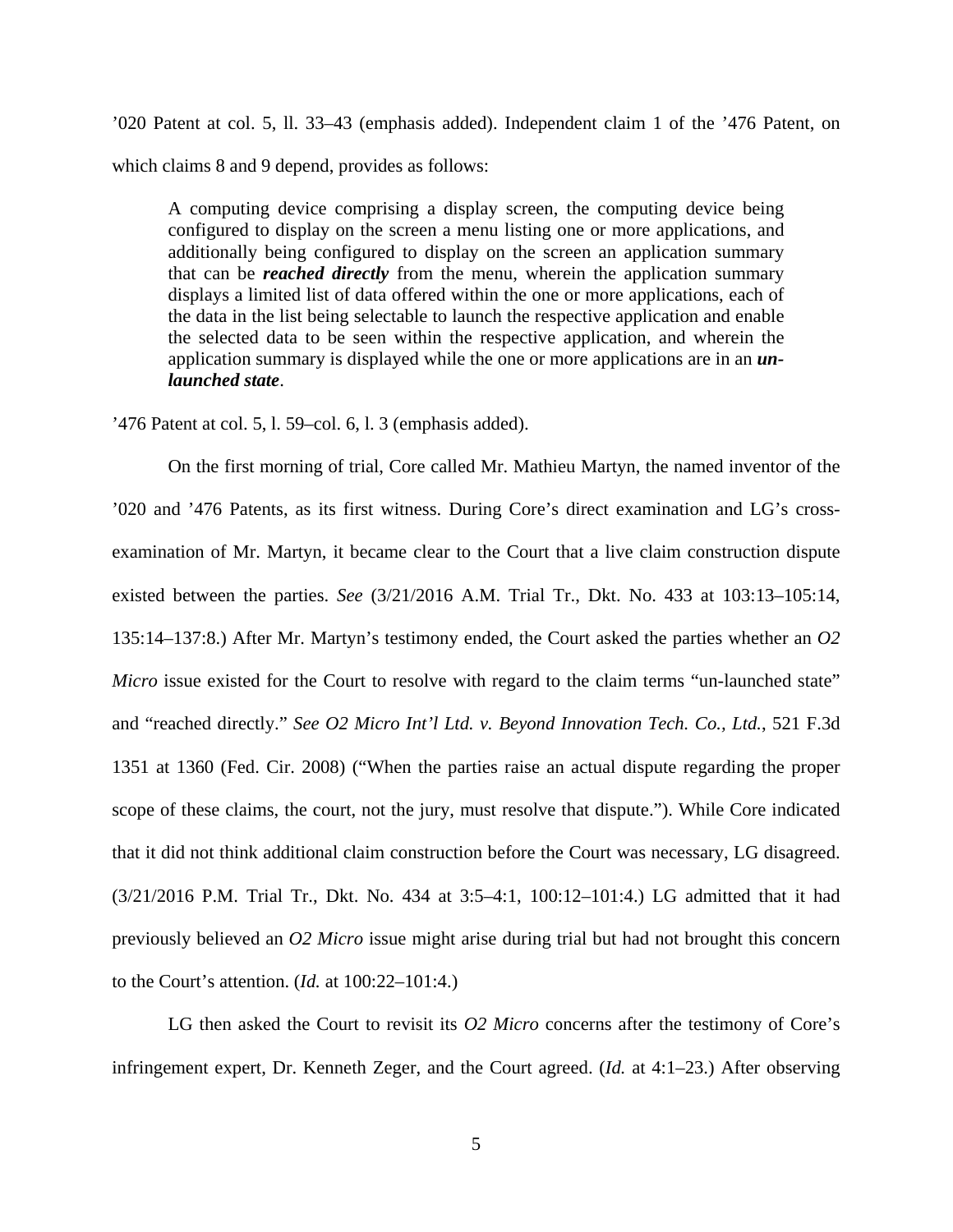Dr. Zeger's testimony during Core's direct examination, *see* (*Id.* at 64:9–66:10), the Court determined that an *O2 Micro* situation requiring additional claim construction did, in fact, exist with regard to the terms "un-launched state" and "reached directly." (*Id.* at 101:8–16.) As a result, and because the parties did not raise this dispute with the Court before trial began, the Court then heard arguments and construed the disputed terms outside the presence of the jury.

 To advance its position on the appropriate construction for "un-launched state," Core argued that "launched" and "un-launched" have opposite meanings, and "launched" is consistently equated with "displayed" in the patents' specifications and the file history. (*Id.* at 102:23–24, 103:6–7, 105:16–20.) Therefore, Core concluded, "un-launched" must mean something that is not displayed or visible to the user. (*Id.* at 105:5–6, 106:16–19.) As support for its construction, Core cited multiple references in the specification that indicate "launch" or "launched" relate to visibility. (*Id.* at 434 at 103:12–104:5.) Additionally, Core discussed portions of the file history where the applicant equated "displayed" with "launched" while distinguishing claims from the prior art. (*Id.* at 104:6–105:7 ("And it says: The applicant underlines that when the main menu of Figure 6A is displayed, that happens when the mail application has already been launched.").) Finally, Core pointed to Dr. Zeger's deposition testimony as further support for finding "launched" to mean "displayed." (*Id.* at 105:21–106:17 ("ANSWER: So it's either not executing code or not visible to the user. That's what unlaunched would be.").

In response, LG briefly mentioned the treatment of "launched" and "un-launched" in the patents, but it spent the majority of its argument addressing multiple prior art references contained in the file history. (*Id.* at 107:18–23.) In doing so, LG focused primarily on the patent applicant's amendment in response to the Richard reference, which amendment added the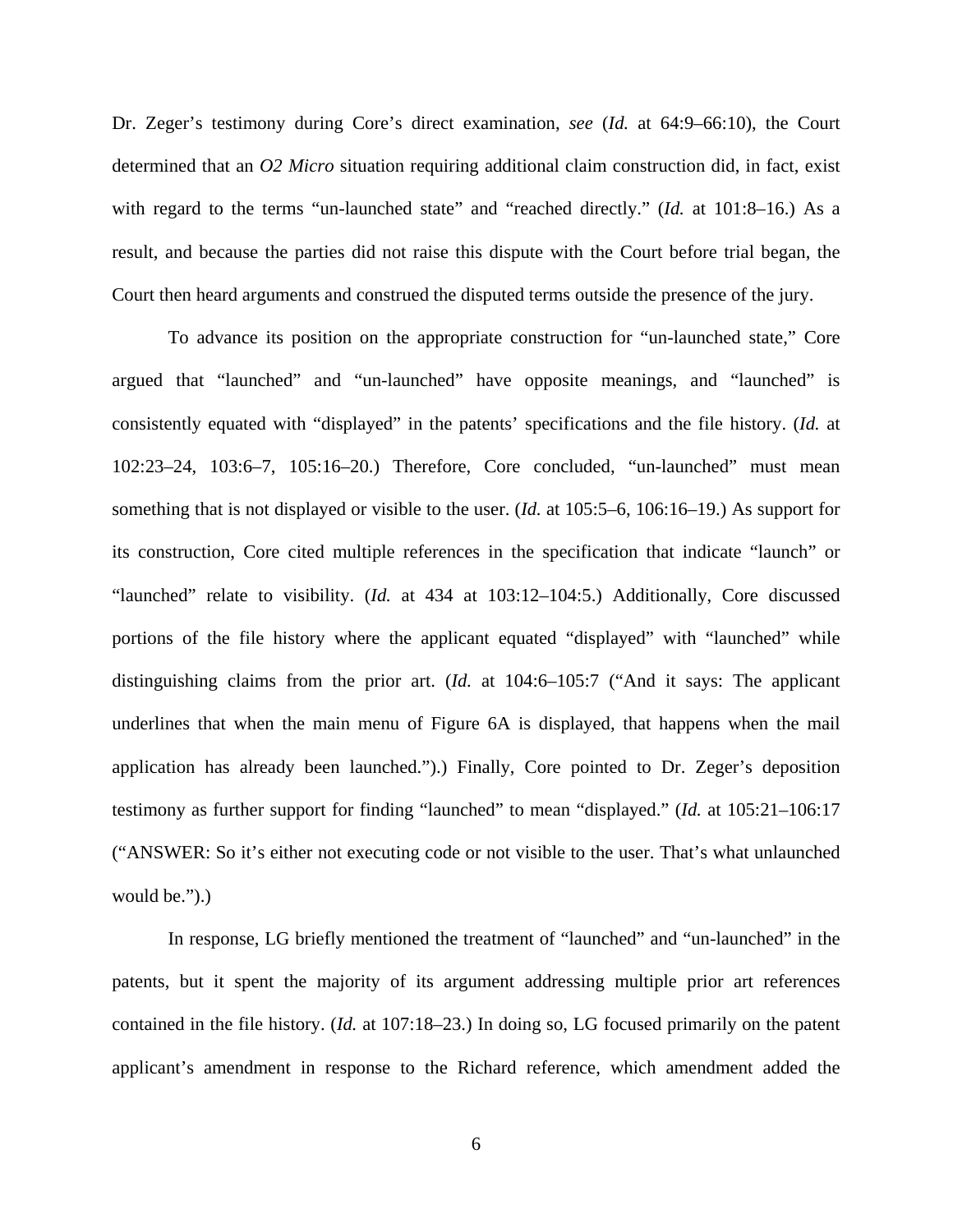following limitation: "Wherein the application summary window is displayed while the application is in an un-launched state." (*Id.* at 108:8–21.) LG argued that, to distinguish its claimed invention from Richard, a windows-based user interface directed to moving between different launched (but not necessarily visible) applications, the applicant added the "unlaunched state" limitation and represented that an application in an "un-launched state" was not running. (*Id.* at 111:4–14, 112:24–113:10.) Essentially, LG's contentions amounted to a disclaimer argument. Core strongly disagreed with LG's characterization of Richard and alleged that all launched applications in the Richard reference were visible and running. (*Id.* at 114:4– 22.)

The Court carefully considered the specifications and the prosecution history, but it did not find that the applicant had clearly disavowed claim scope during prosecution. *See Phillips v. AWH Corp.*, 415 F.3d 1303, 1317 (Fed. Cir. 2005) ("In addition to consulting the specification, we have held that a court 'should also consider the patent's prosecution history, if it is in evidence.' . . . Yet because the prosecution history represents an ongoing negotiation between the PTO and the applicant, rather than the final product of that negotiation, it often lacks the clarity of the specification and thus is less useful for claim construction purposes.") (citation omitted); *Athletic Alts., Inc. v. Prince Mfg.*, 73 F.3d 1573, 1580 (Fed. Cir. 1996) (ambiguous prosecution history may be "unhelpful as an interpretive resource"); *Cordis Corp. v. Boston Sci. Corp.*, 561 F.3d 1319, 1329 (Fed. Cir. 2009) (disavowal requires the patentee's statements in the specification or prosecution history to amount to a "clear and unmistakable surrender"); *3M Innovative Props. Co. v. Tredegar Corp.*, 725 F.3d 1315, 1326 (Fed. Cir. 2013) ("Where an applicant's statements are amenable to multiple reasonable interpretations, they cannot be deemed clear and unmistakable."). Instead, the Court found support in the language of the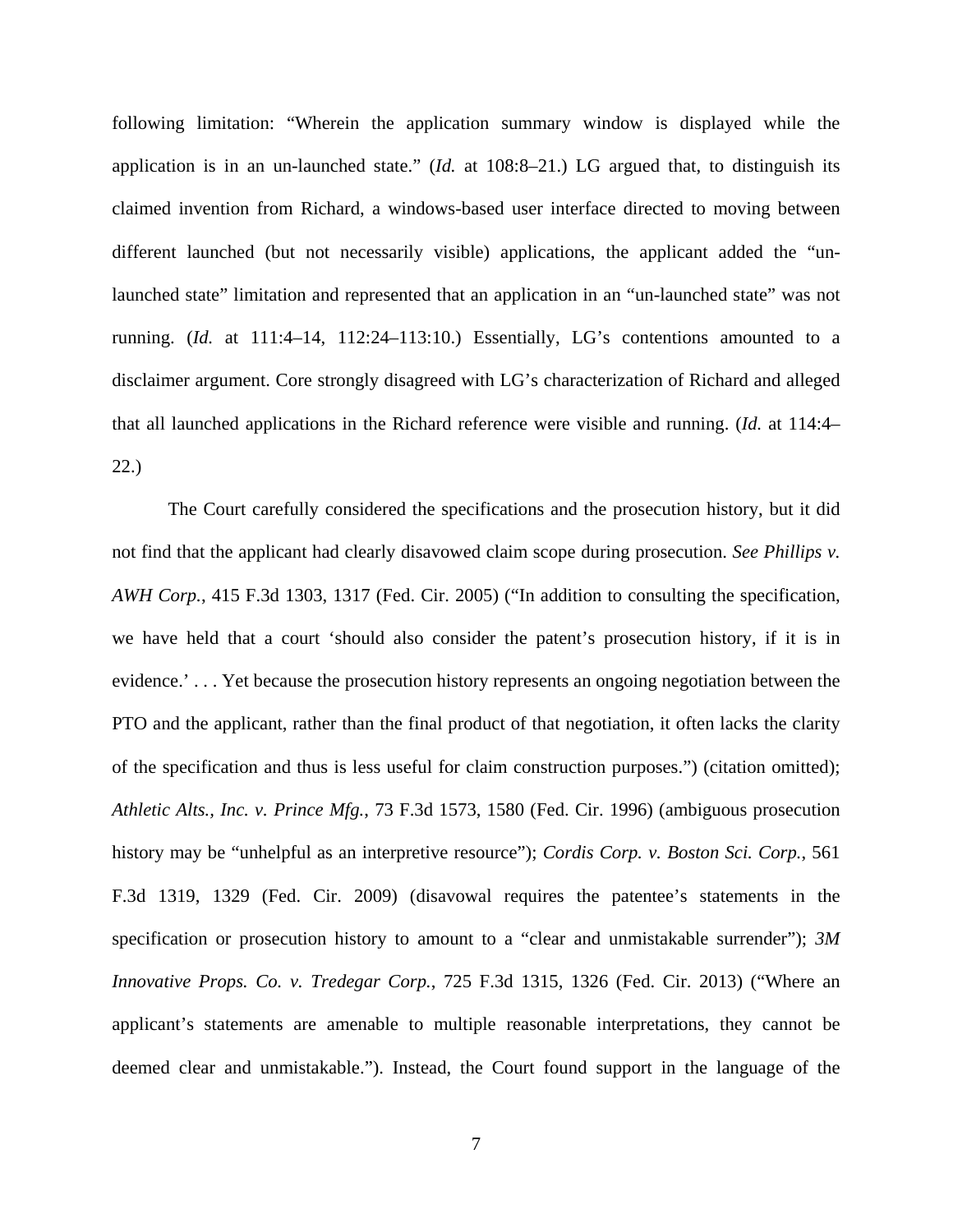patents for equating "launched" with "displayed." *E.g.*, '020 Patent at col. 2, l. 66–col. 3, l. 2. This relation is consistent with a reasonable interpretation of the prosecution history in which the patentee argued that Richard only discloses a single launched and visible application consisting of multiple windows. *See* Application No. 10/343,333, Dec. 26, 2007 Reply and Amendment to Final Office Action at 9. Accordingly, the Court construed "un-launched state" as "not displayed." (3/21/2016 P.M. Trial Tr., Dkt. No. 434 at 120:11–12.)

After hearing arguments on "un-launched state," the Court next considered the term "reached directly." Core argued that the term should be given its plain and ordinary meaning, stating that "[t]he patent is agnostic about how you get there. The point is that you get there quickly and easily. . . . And it says you get there in one step. That's really what the issue is. It doesn't matter the mechanism." (*Id.* at 116:17–21.) In response, LG represented:

Our position at this point, Your Honor, is that what "reached directly from the main menu" means is that it needs to be reached from the main menu without an intervening step. We're not trying to argue . . . that the patent specifies some particular way of doing that. What we're saying is it's directly from the main menu, it means from the main menu without an intervening step.

(*Id.* at 117:15–22.) LG later stated, "the construction we would like on 'reached directly' is 'without an intervening step.'" (*Id.* at 120:4–5.) Having considered the parties' arguments and the intrinsic record, the Court construed "reached directly" as "reached without an intervening step." (*Id.* at 120:12–14.)

In its present motion before the Court, LG argues that the "unlaunched state" claim limitation should have been construed to mean "not running" and that, under such construction, no reasonable jury could have found infringement. (Dkt. No. 451 at 2, "Infringement Motion.") LG also argues that the claim limitation requiring the application summary window to be "reached directly from the [main] menu" should have been construed to require user interaction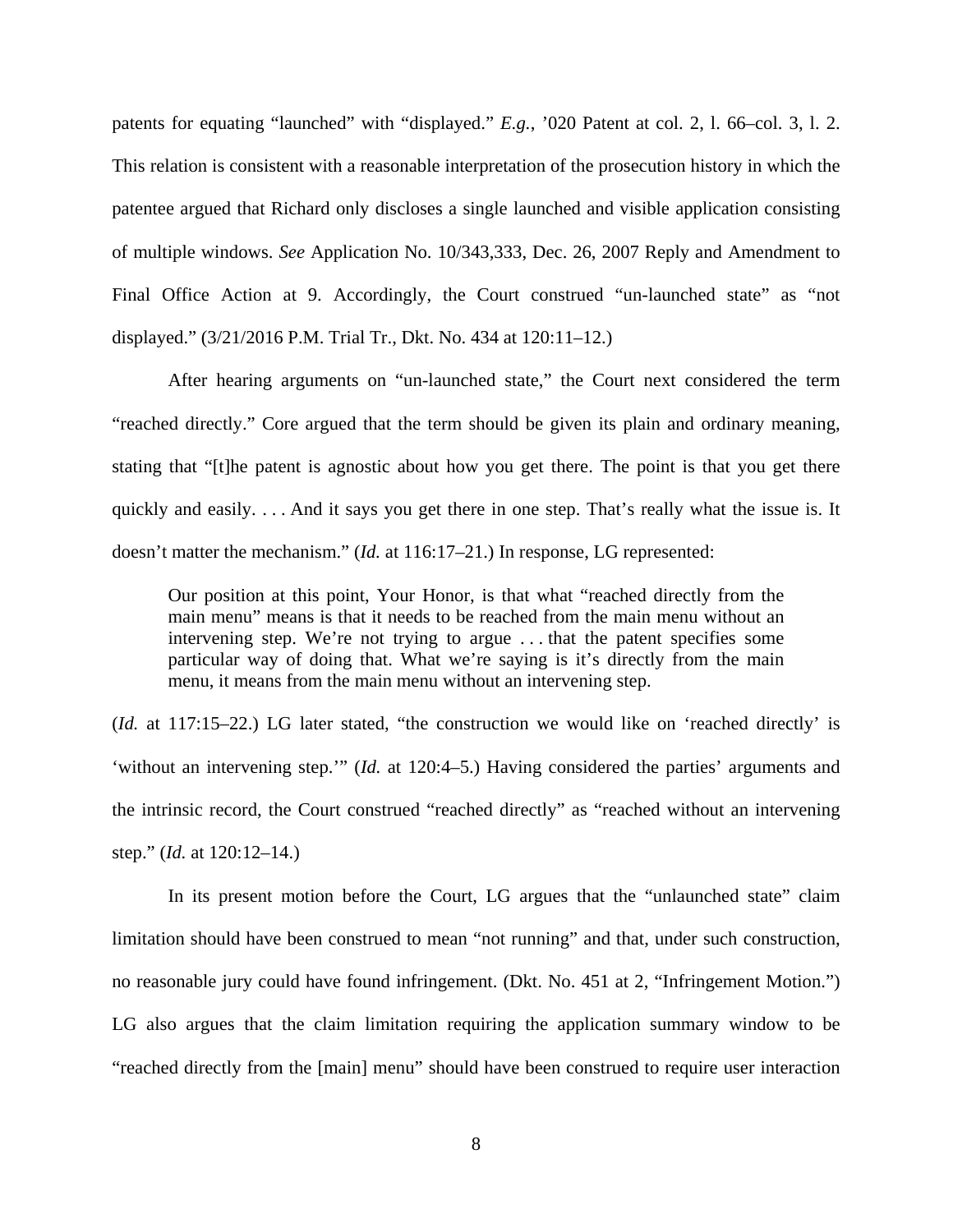with the main menu and that, under such construction, no reasonable jury could have found infringement.<sup>[1](#page-8-0)</sup> (*Id.*) The Court declines to revisit its claim construction rulings. First, a Rule 50 motion is an inappropriate vehicle for LG's re-urged and new claim construction arguments. Claim construction is a matter of law and is not properly submitted to a fact-finder such as a jury.<sup>[2](#page-8-1)</sup> Even if Rule 50(b) was a proper vehicle to raise claim construction issues, LG did not preserve its claim construction arguments in its Rule 50(a) motion (Dkt. No. 423). LG's Rule 50(a) motion does not mention its proposed construction of "reached directly from the main menu," and LG points only to a single footnote in its Rule 50(a) motion addressing "unlaunched state."<sup>[3](#page-8-2)</sup> Accordingly, the Court finds that LG's motion for judgment of noninfringement as a matter of law based on new claim constructions should be denied*. Medisim Ltd. v. BestMed, LLC*, 758 F.3d 1352, 1356–57 (Fed. Cir. 2014) ("Rule 50(a) allows a party to challenge the sufficiency of the evidence prior to submission of the case to the jury. *See* Fed. R. Civ. P. 50(a). Rule 50(b), by contrast, sets forth the procedural requirements for renewing a sufficiency of the evidence challenge after the jury verdict. *See id.* 50(b). . . . These two provisions are linked together, as '[a] motion under Rule 50(b) is not allowed unless the movant sought relief on similar grounds under Rule 50(a) before the case was submitted to the jury." (citation omitted)); *see also SmithKline Beecham Corp. v. Apotex Corp.*, 439 F.3d 1312 (Fed. Cir. 2006) (arguments raised in footnotes are not preserved).

<u>.</u>

<span id="page-8-0"></span> $<sup>1</sup>$  The Court notes that LG now attempts to challenge the precise claim construction for "reached directly" which LG</sup> requested and received when the Court construed this term.

<span id="page-8-1"></span> $2^2$  LG seems to recognize this procedural reality, as it states in its reply brief: "Claim construction is a matter of law, so LG was not required to present its claim construction arguments as part of its Rule 50 motions to preserve its position." ("Reply," Dkt. No. 470 at 5.)

<span id="page-8-2"></span>That footnote provides: "LG objects to the Court's construction of 'un-launched state,' which is directly contrary to the plain and ordinary meaning of the term in the context of the asserted claims and the file history of the patentsin-suit. LG further objects to the claim constructions contained in Magistrate Judge Payne's Claim Construction Order (Dkt. 386) and this Court's adoption of that Order (Dkt. 417) over LG's prior objections for the reasons stated and referenced therein." (Dkt. No. 423 at 3, n2.) LG also included a short offer of proof in its Rule 50(a) motion related to "un-launched state," but it does not now contend that such paragraph preserved its arguments for its Rule 50(b) motion.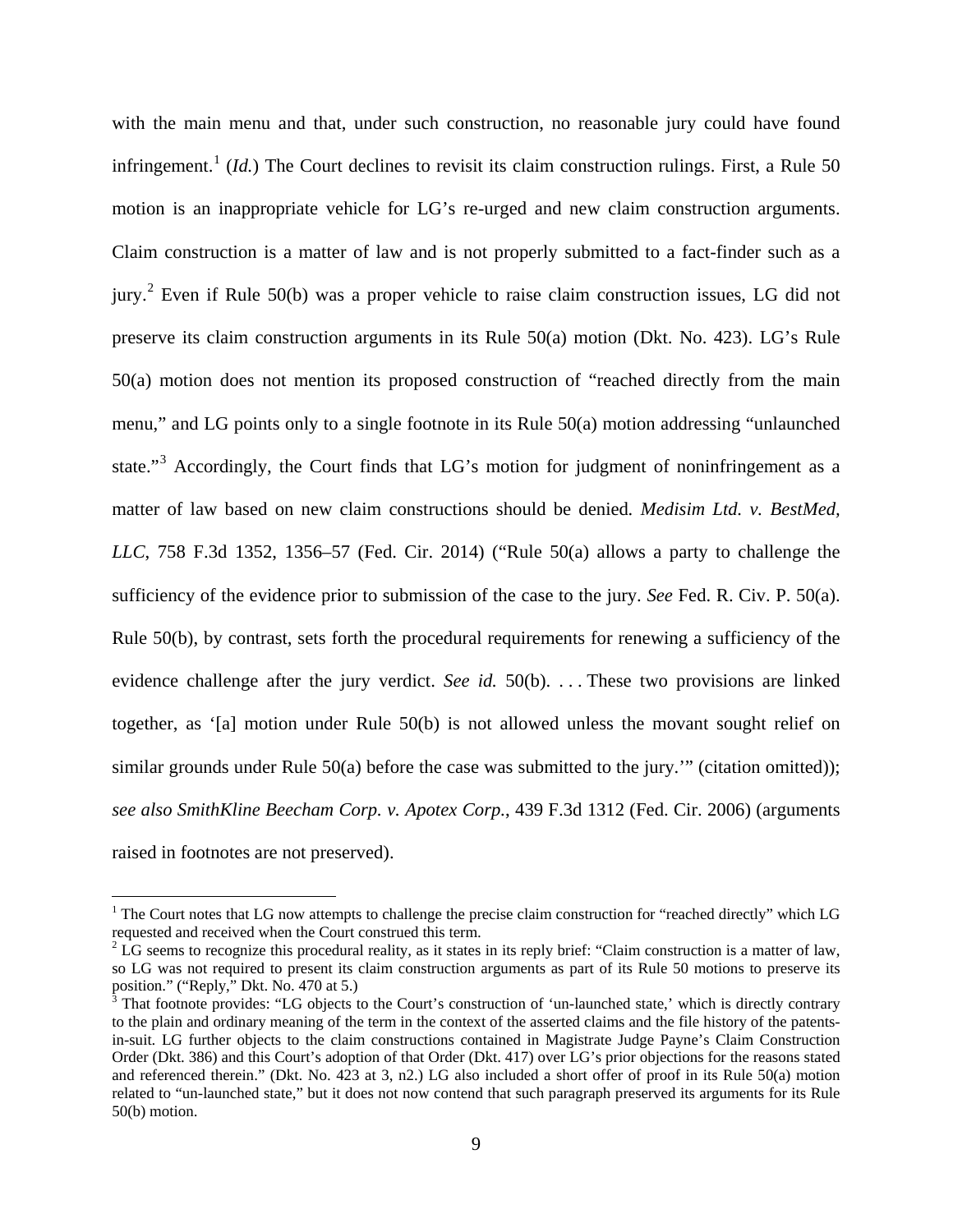## **B. LG's Motion for JMOL Based on the Court's Claim Construction**

LG next argues that, even under the Court's construction of "reached directly," no reasonable jury could have found "that the accused notifications were 'an application summary window that can be reached directly from the main menu.'" (Infringement Motion at 22.) As such, LG contends that the Court should grant judgment of noninfringement as a matter of law.

The thrust of LG's noninfringement argument is that "it was undisputed [at trial] that the accused notifications are part of a notification shade that was accessed by swiping down on the status bar, not by interacting with a 'main menu.'" (*Id.* at 22–23.) LG asserts that since the evidence at trial established the status bar as distinct from a main menu, no reasonable jury could have found that the accused notifications could be reached from the main menu without using the status bar as an intervening step. (*Id.* at 23.) In response, Core argues that the jury reasonably concluded that the status bar is part of the main menu: "[t]he jury could reasonably conclude that, by pulling a notification shade down from the status bar part of the home screen, the user was interacting with the main menu." (Dkt. No. 460 at 8, "Infringement Response.")

At trial, Dr. Zeger testified that the accused LG products met this limitation:

QUESTION: Okay. Element [1c], do you see Element [1c], which reads: Additionally being configured to display on the screen an application summary window that can be reached directly from the main menu?

ANSWER: Yes, I do.

QUESTION: Does the LG G4 satisfy Element [1c]?

ANSWER: Yes, it does.

QUESTION: Can you show us the application summary window on the G4?

ANSWER: Yes. It's—the application summary window we pull down with our finger. This is an illustration, and the application summary window is just this white rectangle part of what we pulled down. And so there it is. That's the application summary window.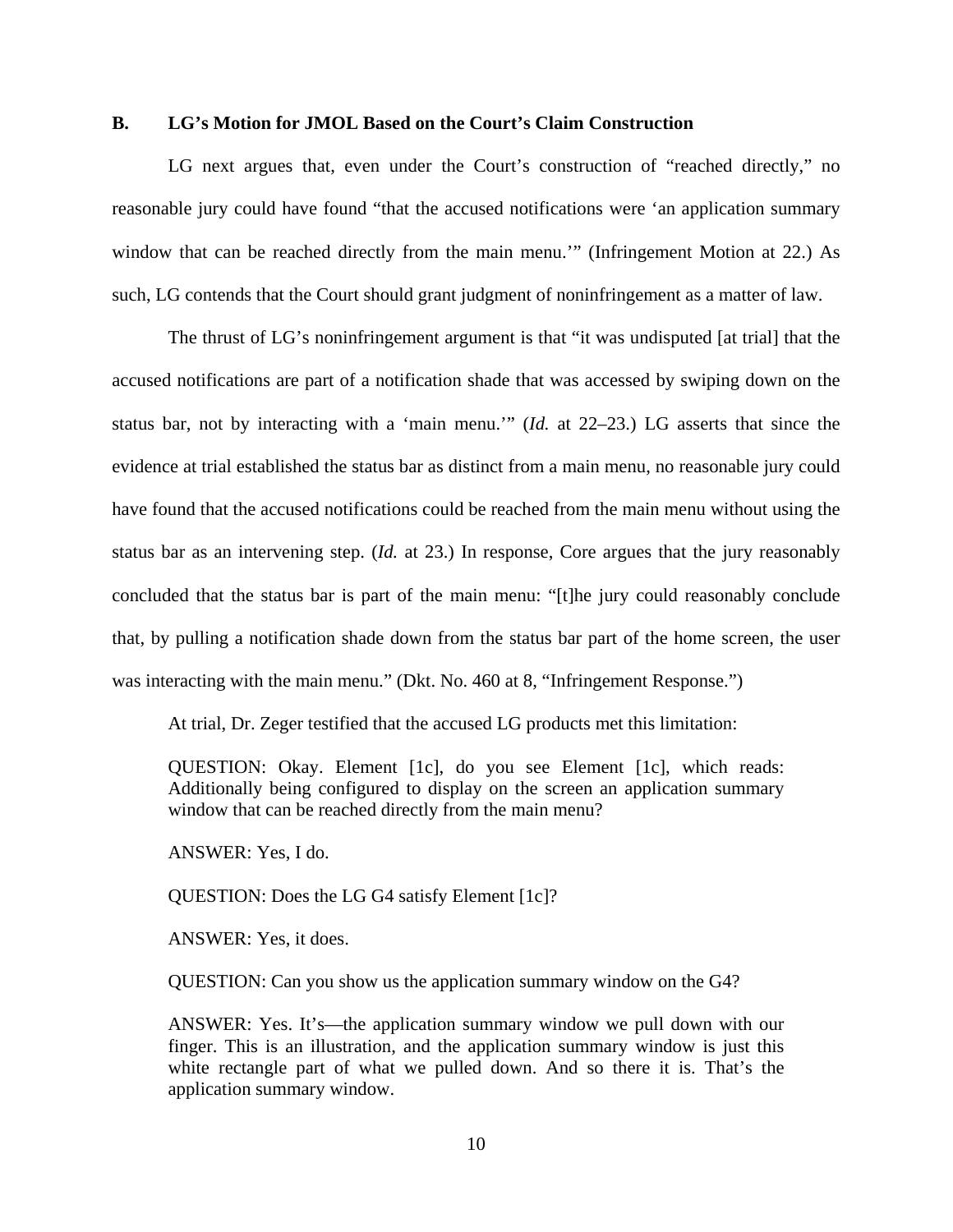. . .

QUESTION: Is the application summary window reached directly from the main menu?

ANSWER: Yes, it is. It was reached—we were looking at the main menu, and we just immediately, in one step, were able to get it.

(3/21/2016 P.M. Trial Tr., Dkt. No. 434 at 53:25–54:12, 54:18–22.) On cross-examination, LG

questioned Dr. Zeger at length on this issue:

QUESTION: And it's your opinion that the notification that we were looking at, which notifications for Gmail, et cetera, that you showed the jury, are reached directly from the main menu as shown on the screen, correct?

ANSWER: So using the claim construction that the Court just handed me, that is correct. Reached directly in the sense that they're reached without an intervening step.

. . .

QUESTION: So you're saying that you reached that particular notification directly from the main menu, because when you reach up here to the top of the screen and you swipe down, you get to it, right?

ANSWER: That's right. There's no intervening step.

QUESTION: Right. So, in your opinion, the act of pulling down from the status bar to show a notification shade is not an intervening step, in your opinion, right?

ANSWER: That's right. It's just one step.

(*Id.* at 134:21–135:2, 135:20–136:4); *see also* (*Id.* at 138:19–139:2, 140:14–141:31, 146:19–

147:4.)

Additionally, LG called Dr. Daniel Sandler, a senior staff software engineer from Google,

to discuss his interpretation of a home screen on LG's devices. (3/22/2016 P.M. Trial Tr., Dkt.

No. 437 at 69:8–25.) LG then called its invalidity expert, Dr. Vernon Thomas Rhyne.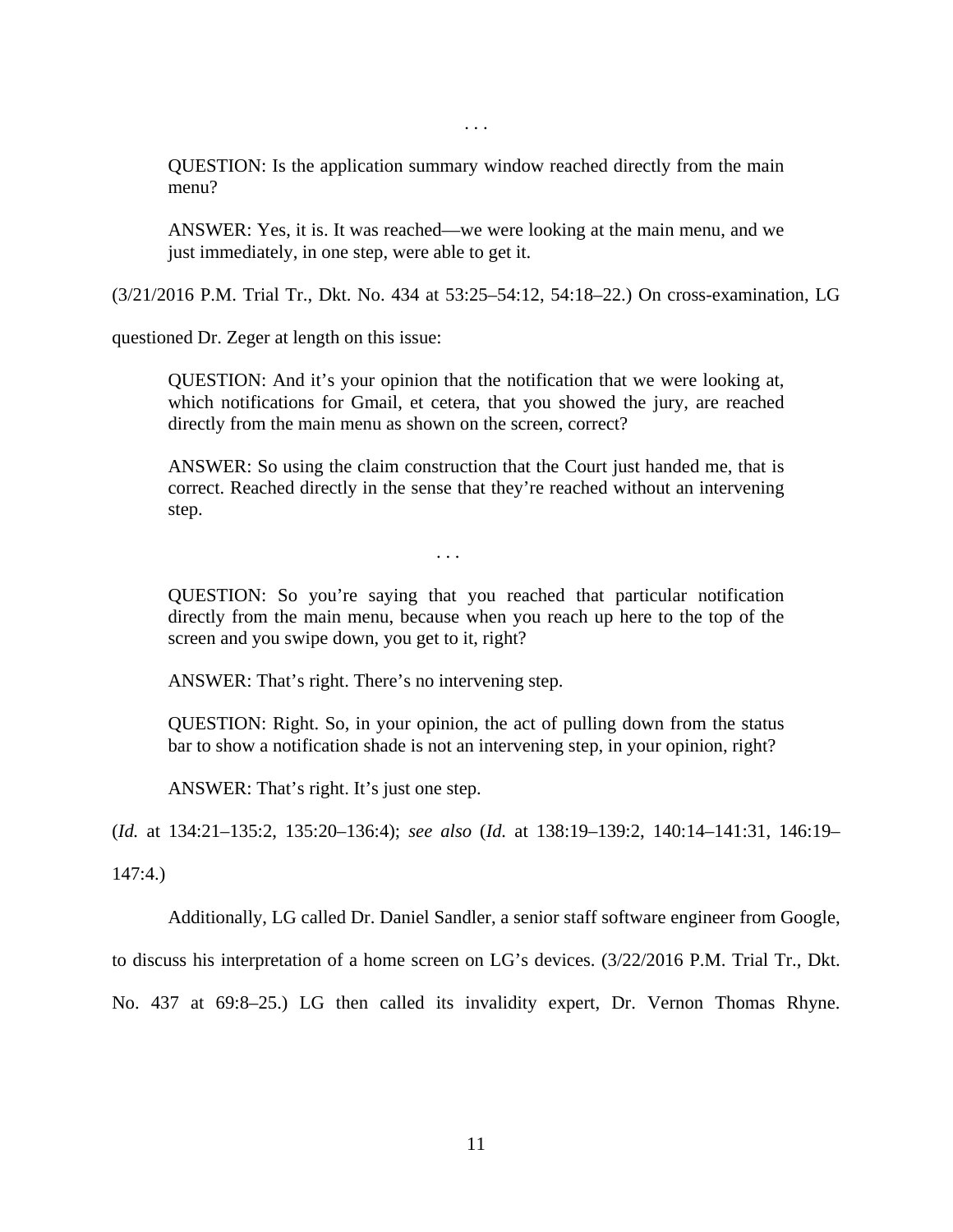Significantly, Dr. Rhyne admitted on cross-examination that a user manual<sup>[4](#page-11-0)</sup> for one of LG's accused products appears to show the status bar as an element included in the product's home screen. (*Id.* at 162:16–164:12.) Dr. Rhyne then agreed that if the status bar was considered part of the home screen, such assumption would affect his opinion "about whether or not you can get to the application summary window directly from the home screen." (*Id.* at 164:14–18.)

The Court is not persuaded by LG's argument that no reasonable jury could have found that the accused notifications were reached "without an intervening step" from the main menu. As the parties' briefing on this motion indicates, factual disputes between the parties and their witnesses existed at trial as to the correct meaning and representation of "home screen" in accused LG products and its relationship to a "main menu," as well as to whether accessing the status bar on the accused devices constitutes an "intervening step." In resolving these disputes, the jury was properly instructed on the law and was free to judge the credibility of witnesses and weigh all competing evidence, which included evidence that the accused LG devices satisfy every claim limitation of the patents. Given such support in the record, the Court will not supplant the judgment of the jury. The jury, acting under a preponderance of the evidence standard as to the disputed factual issues, unanimously reached a reasoned and supportable decision. Where a jury is presented with two conflicting positions at trial and there is reasonable evidence and argument to support both positions, the fact that the jury ultimately sided with one party over the other does not support entry of JMOL. Accordingly, the Court finds that LG's motion for judgment of noninfringement as a matter of law based on the Court's claim constructions should be and is **DENIED**.

 $\overline{a}$ 

<span id="page-11-0"></span><sup>&</sup>lt;sup>4</sup> After losing its non-infringement argument at trial, LG now deems this user manual "legally irrelevant." (Infringement Motion at 22.) The Court finds that LG provides no legal support for this (new post-verdict) contention.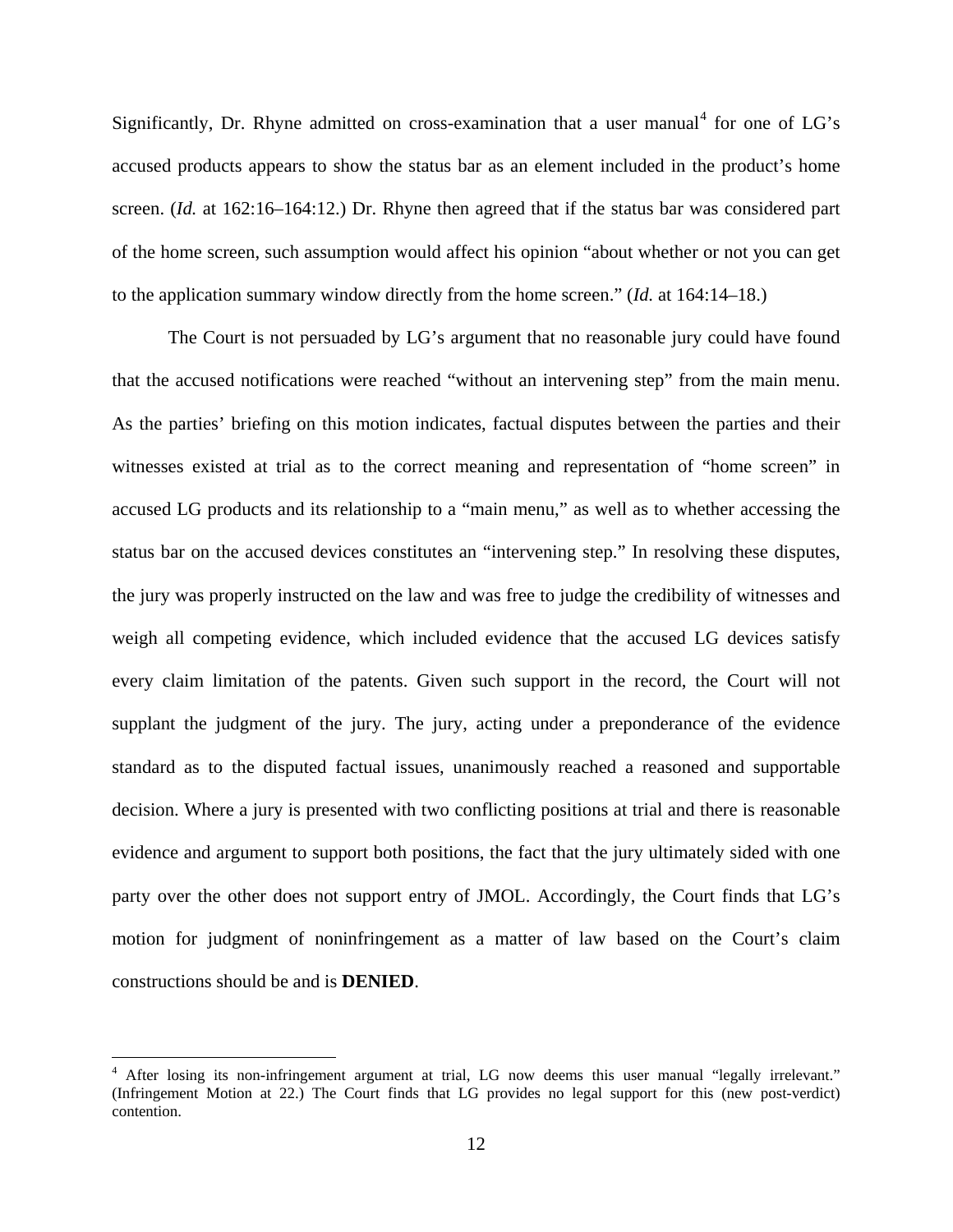# **C. LG's Motion for New Trial**

Finally, LG asserts that it is entitled to a new trial for four reasons. LG first re-urges its JMOL arguments and then contends that the Court's claim constructions were prejudicial. (Infringement Motion at 23.) The Court has already addressed each of those matters and, as such, finds that LG's request for a new trial on those bases should be and is **DENIED**.

Additionally, LG argues that the Court "made incorrect evidentiary rulings that prejudiced LG." (*Id.* at 23–24.) Namely, LG states, "the Court precluded LG from crossexamining Dr. Zeger and other witnesses regarding their inconsistent statements, and relevant portions of the file history." (*Id.* at 23.) The Court disagrees that LG suffered any prejudice, and a close examination of the trial transcript reveals that the "evidentiary rulings" now cited by LG actually precluded LG from doing very little. LG first argues that the Court limited the scope of LG's cross-examination of Dr. Zeger. (*Id.*) However, the portion of the transcript to which LG refers reveals that the Court simply instructed LG's counsel that he was "not going to go behind the claim construction," and LG's counsel agreed. (3/21/2016 P.M. Trial Tr., Dkt. No. 434 at 142:7–144:12.) The Court then noted that there was not a clear objection to rule on and "[w]e'll see where this testimony takes us." (*Id.* at 144:13–23.) LG next criticizes an instruction given by the Court that the parties should not use the file history to go behind the Court's claim constructions (an instruction LG's counsel readily agreed to when given), and points to an objection the Court sustained after LG's line of questioning ventured far outside of LG's previously stated bounds. (3/22/2016 P.M. Trial Tr., Dkt. No. 437 at 105:13–106:4, 112:7– 114:2.) LG last argues that the Court "*sua sponte*" precluded "LG's rebuttal to Core's attempts to establish the validity of the patent" by referencing the length of time the asserted patents were prosecuted at the PTO. (Infringement Motion at 23.) In fact, the Court actually ruled that LG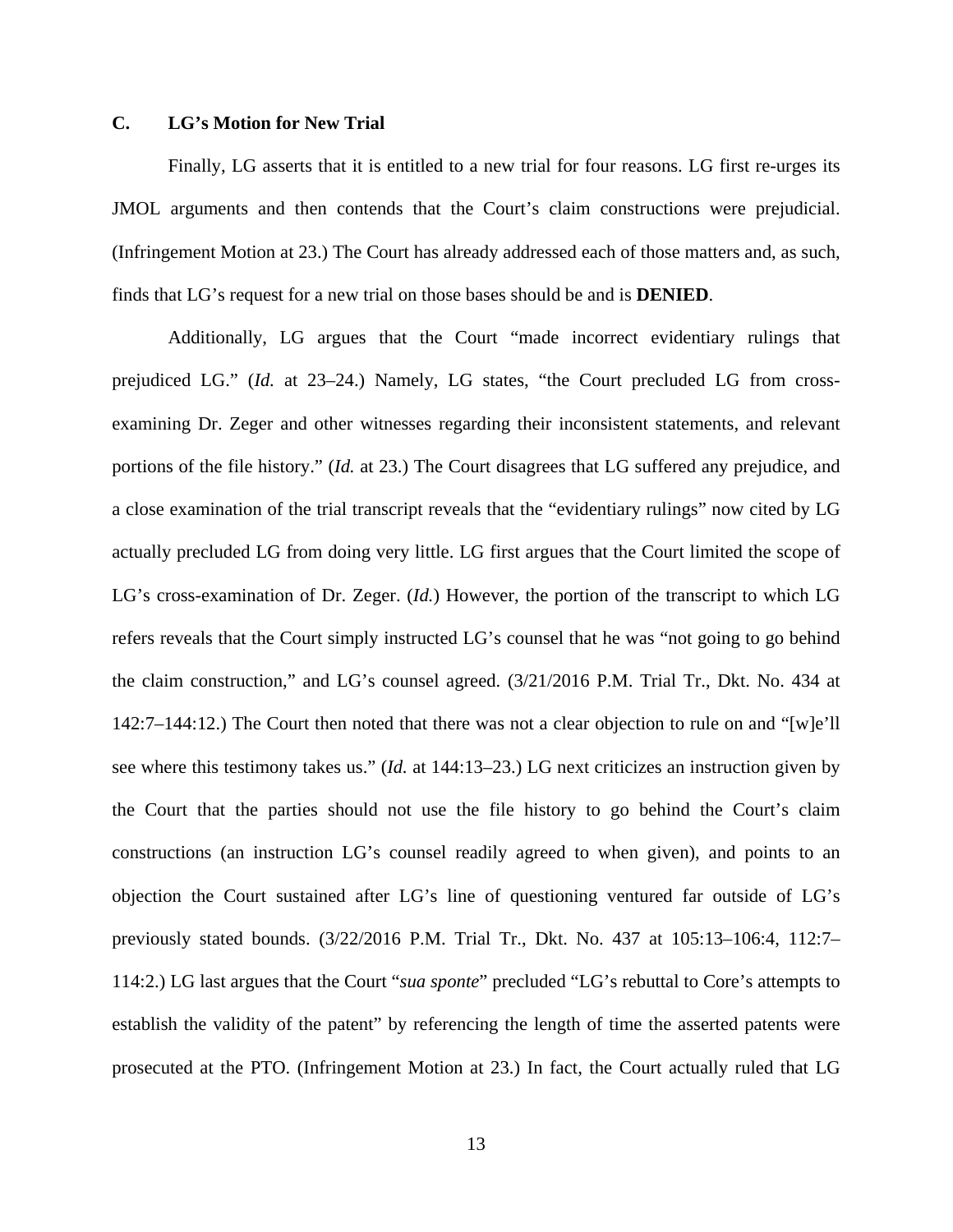could not collaterally attack the PTO and then declined to strike the testimony that LG had already elicited.  $(3/23/2016$  A.M. Trial Tr., Dkt. No. 439 at  $15:11-18:18$ .) Accordingly, the Court finds that LG's third argument for a new trial mischaracterizes the Court's actions as unduly prejudicial and finds that LG's request for a new trial on such bases should be and is **DENIED**.

Finally, LG contends that it is entitled to a new trial because the Court did not allow LG to call Dr. Mark Mahon, Core's validity expert, as an adverse witness. (Infringement Motion at 24–25.) During the course of trial, Core determined that it was no longer necessary to call Dr. Mahon in rebuttal as to the validity of the '020 and '476 Patents. (3/23/2016 A.M. Trial Tr., Dkt. No. 439 at 99:13–16.) After learning this strategic decision, LG moved to call Dr. Mahon adversely. The Court found that LG "had one of the most experienced invalidity experts in the nation testify at length" and had not been deprived of putting forth their invalidity case to the jury in any way. (3/23/2016 P.M. Trial Tr., Dkt. No. 441 at 5:12–20.) The Court then determined that it was not proper to permit LG to call Dr. Mahon adversely, noting potential problems with both qualifying Dr. Mahon as an expert and the jury's perception of Core's decision to not call Dr. Mahon to testify. (*Id.* at 5:21–6:3.) The Court concluded that allowing LG to call Core's validity expert adversely would effectively prejudice Core for electing not to present him in its rebuttal case. (*Id.* at 6:4–14.) LG now presents no compelling argument or authority to the contrary.<sup>[5](#page-13-0)</sup> As such, the Court finds that LG's request for a new trial on this basis should be and is **DENIED**.

 $\overline{a}$ 

<span id="page-13-0"></span><sup>&</sup>lt;sup>5</sup> It is also noteworthy that Dr. Mahon was not included on LG's Trial Witness List. (Dkt. No. 414-2.) This was an independently proper basis to exclude him regardless of any issue of potential prejudice.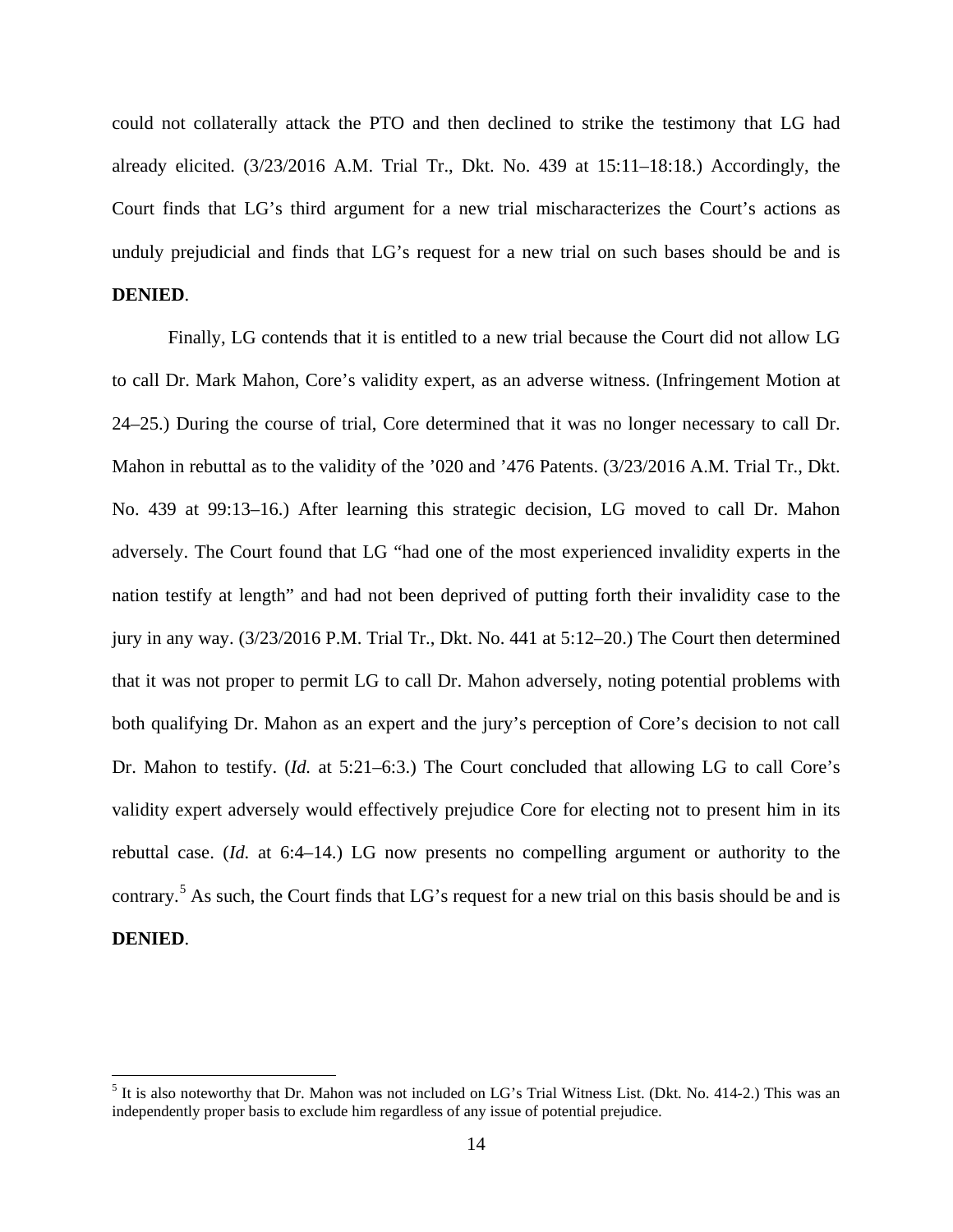#### **IV. VALIDITY**

An issued patent is presumed valid. 35 U.S.C. § 282; *Fox Grp., Inc. v. Cree, Inc.*, 700 F.3d 1300, 1304 (Fed. Cir. 2012). LG has the burden to show by clear and convincing evidence that the asserted claims were anticipated by or obvious over the prior art. *Microsoft Corp. v. i4i Ltd. P'ship*, 131 S. Ct. 2238, 2242 (2011). Anticipation is a factual question reviewed for substantial evidence. *VirnetX, Inc. v. Cisco Sys., Inc.*, 767 F.3d 1308, 1323 (Fed. Cir. 2014). "A claim is anticipated only if each and every element is found within a single prior art reference, arranged as claimed." *Id.*

#### **A. LG's Motion for JMOL**

LG argues that it is entitled to judgment as a matter of law on the issue of invalidity "because LG established that the Asserted Claims are anticipated by U.S. Patent No. 6,415,164 issued to Blanchard (LGX065) ("Blanchard"), and Core provided no rebuttal evidence." (Dkt. No. 452 at 1, "Validity Motion.") While LG presented testimony from Dr. Rhyne, who told the jury that Blanchard disclosed all of the limitations of the asserted claims, *see* (3/22/2016 P.M. Trial Tr., Dkt. No. 437 at 115:5–139:14), Core elected not to call its own validity expert in rebuttal. The underlying theme of LG's argument suggests that the jury had no choice but to believe Dr. Rhyne's conclusion that the asserted claims were invalid over Blanchard since Core chose not to present a rebuttal validity expert. (*Id.* at 2.)

In its present motion, LG summarizes and re-urges Dr. Rhyne's trial testimony (*Id.* at 5– 11.) LG then alleges that Core presented only "two arguments to suggest that *Blanchard* did not anticipate the Asserted Claims: (1) *Blanchard* did not permit a user to send a text message in just one step; and (2) *Blanchard* did not bring the 'cream' of an application to the top or put 'everything in one place.'" (*Id.* at 11.) LG contends that the first argument is irrelevant to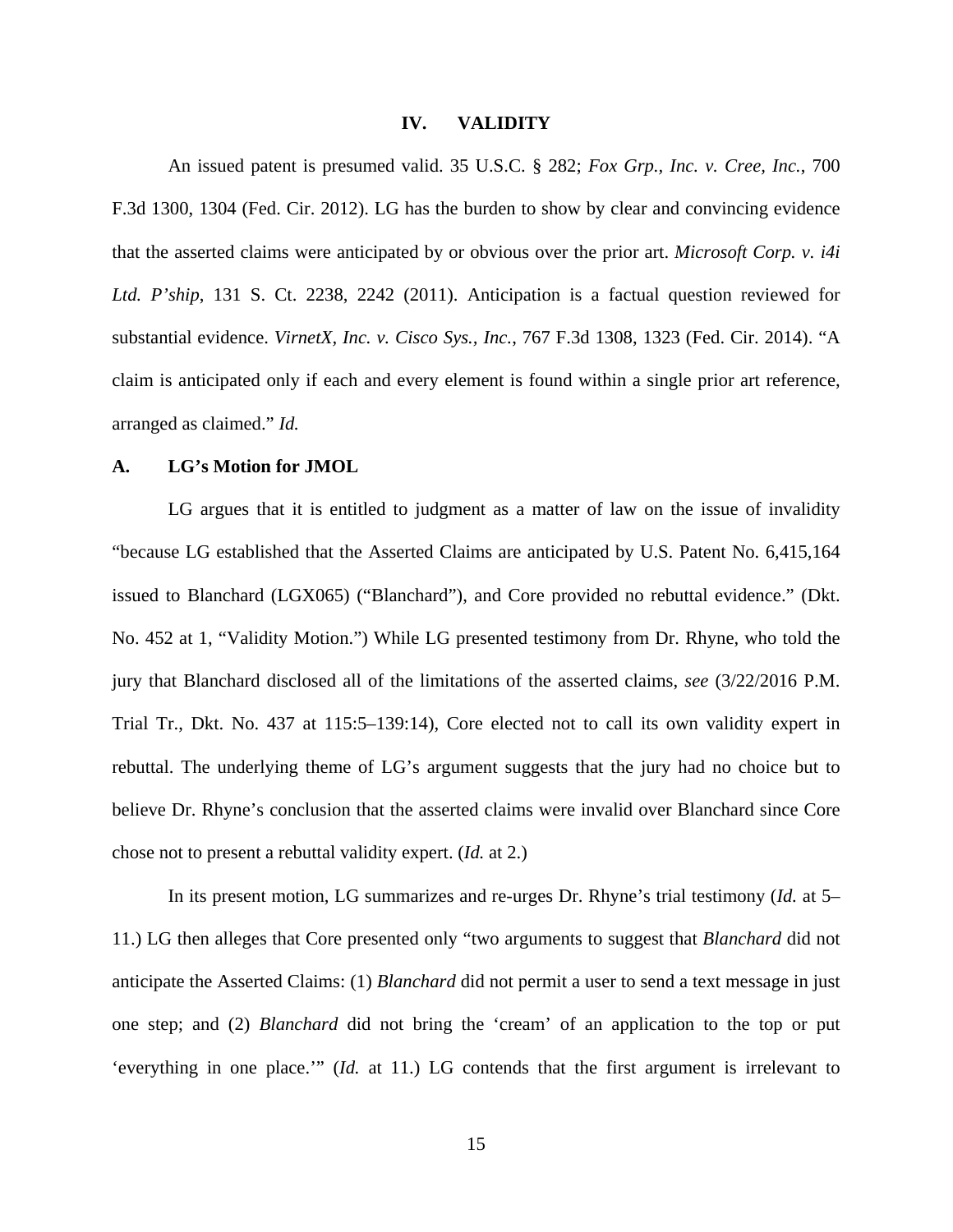anticipation because "reaching a specific function in 'one step' is not a claim limitation. Rather, the Asserted Claims, as construed by the Court, require that the application summary window be reached from the main menu without an intervening step." (*Id.* at 13.) LG also contends that the second argument focuses on features that are not claim limitations, as the asserted claims require only a limited list of functions or data, and "Core never asked for a construction of any claim term that suggested that the claims required listing the 'important functions' or the 'most useful data.'" (*Id.* at 15–16.) Thus, LG concludes that Core's arguments did not align with evidence that could support the jury's verdict.

In response, Core asserts that "LG's motion improperly seeks to shift the burden of proof regarding validity to Core Wireless" and emphasizes that the burden rests solely on LG to prove invalidity by clear and convincing evidence. (Dkt. No. 459 at 1, "Validity Response.") Core additionally argues that it rebutted LG's invalidity arguments through the testimony of the named inventor and its cross-examination of Dr. Rhyne, thus providing the jury with substantial evidence to find that its patents are not invalid. (*Id.*)

Core points to a portion of Dr. Rhyne's cross-examination where Dr. Rhyne admitted that the '020 and '476 Patents disclose a summary window of "a limited list of common functions and commonly accessed stored data." (3/23/2016 A.M. Trial Tr., Dkt. No. 439 at 30:3–17.) Dr. Rhyne then discussed the accessibility and visibility of certain application functions displayed in a menu of the Blanchard reference. (*Id.* at 31:9–32:6.) Core argues that the jury could have properly applied the plain and ordinary meaning of the claim terms "application summary" and "application summary window" to conclude that Blanchard failed to disclose those limitations: "[t]hat reference disclosed only a complicated menu structure (in *Blanchard*'s own terms, a set of 'selectable sub-level menu choices' col. 3 ll. 54-63, *see also id.* fig. 3) that did not provide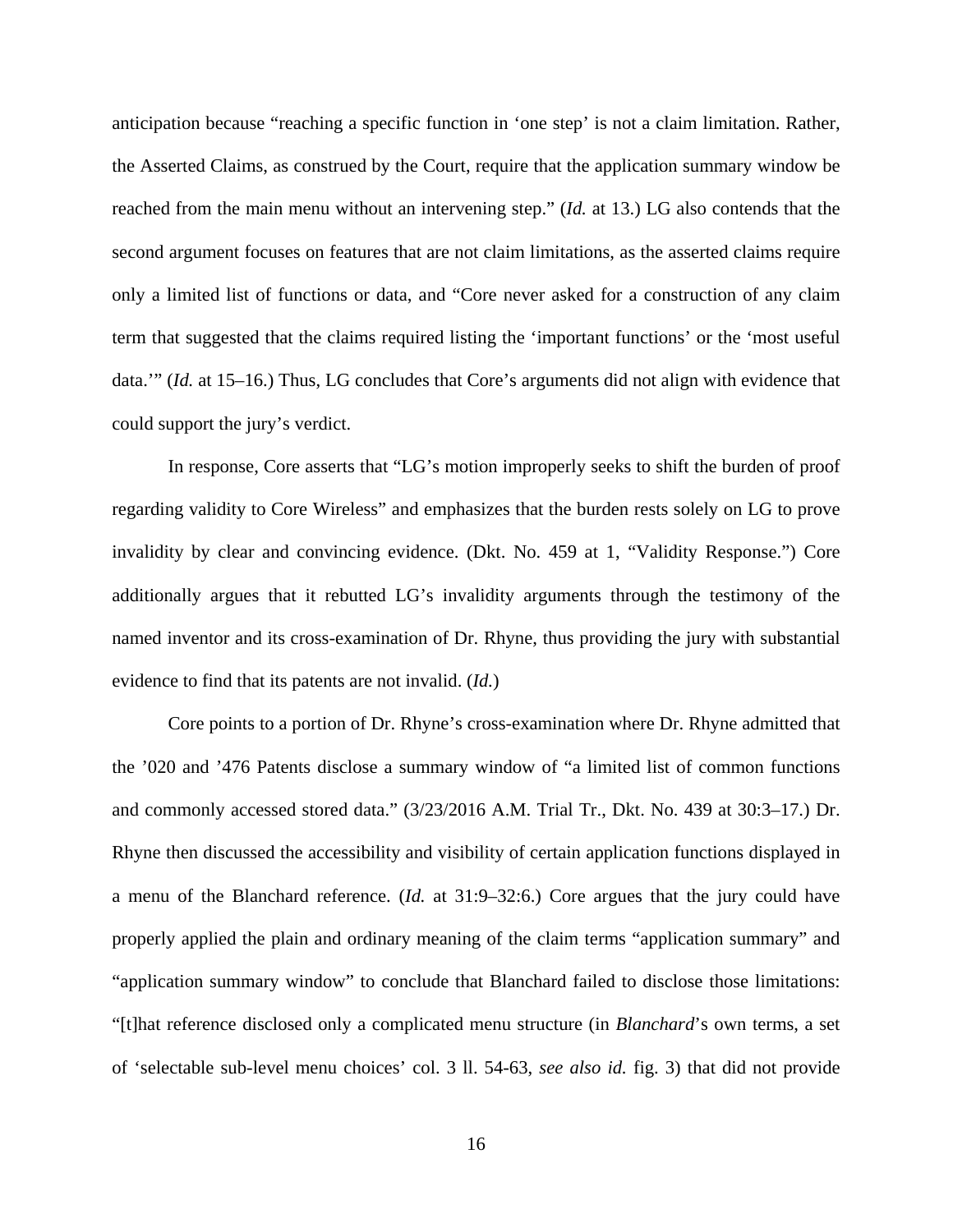either an alternative way to access the application functionality or bring key functionality in a summary window." (Validity Response at 5.)

Additionally, Core argues, "the jury was not required to credit any of Dr. Rhyne's testimony at all, given that he was thoroughly and repeatedly impeached" and cites to multiple examples of such alleged impeachment. (*Id.* at 5–6 (citing 3/22/2016 P.M. Trial Tr., Dkt. No. 437 at 158:16–19; *Id.* at 161:15–17, 163:19–164:18; 3/23/2016 A.M. Trial Tr., Dkt. No. 439 at 25:8–26:15; *Id.* at 32:14–34:18).) Core then contends that "[a]bsent credible expert testimony explaining the Blanchard reference and the Martyn patents from the perspective of one skilled in the art," the jury was entitled to conclude that Blanchard on its face does not disclose several claim elements, including "application summary," "limited list," "sub-set of functions," and "unlaunched state." (Dkt. No. 482 at 1–2, "Validity Sur-Reply.")

The Court disagrees with LG's implication that the jury had no choice but to give full credit and acceptance to the testimony of Dr. Rhyne. The Court declines to improperly transform LG's burden of proving invalidity by clear and convincing evidence to a burden on Core to affirmatively prove validity. *See Pfizer, Inc. v. Apotex, Inc.*, 480 F.3d 1348, 1359–60 (Fed. Cir. 2007) ("Since we must presume a patent valid, the patent challenger bears the burden of proving the factual elements of invalidity by clear and convincing evidence. That burden of proof never shifts to the patentee to prove validity. 'The presumption [of validity] remains intact and [the burden of proof remains] on the challenger throughout the litigation, and the clear and convincing standard does not change.'" (citing *Hybritech Inc. v. Monoclonal Antibodies, Inc.*, 802 F.2d 1367, 1375 (Fed. Cir. 1986))); *Orthokinetics, Inc. v. Safety Travel Chairs, Inc.*, 806 F.2d 1565, 1570 (Fed. Cir. 1986) ("Under the law set by Congress, a jury or a court may reach a conclusion that a patent remains valid *solely* on the failure of the patent challenger's evidence to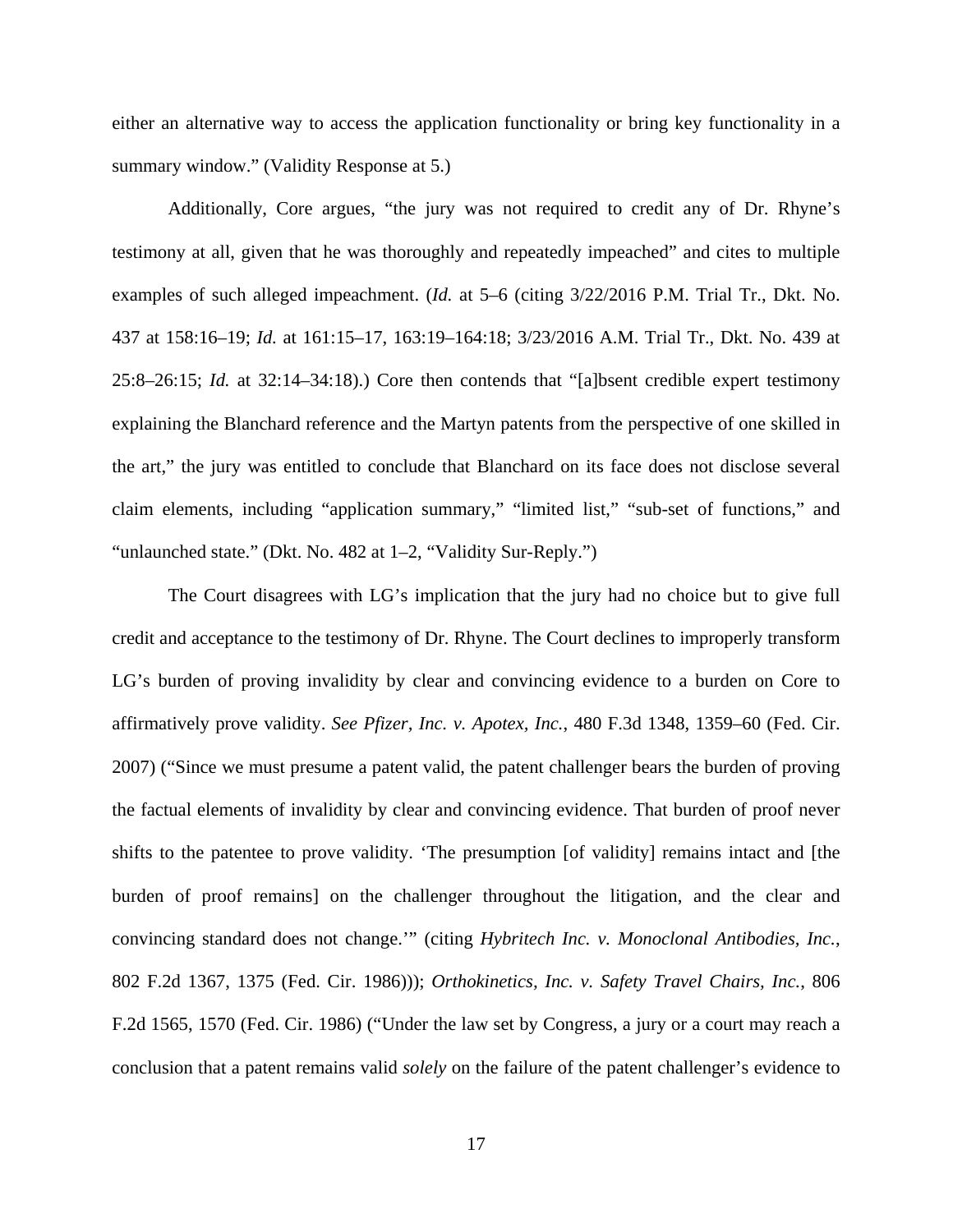convincingly establish the contrary. A patent being presumed valid at birth, § 282, a patentee need submit *no* evidence in support of a conclusion of validity by a court or a jury."). Having considered the entirely of the record, the Court concludes that LG failed to overcome the presumption of validity accorded to the '476 and '020 Patents by clear and convincing evidence and, as a result, finds that LG's motion for judgment of invalidity as a matter of law should be and is **DENIED**.

### **B. LG's Motion for New Trial**

LG requests a new trial for two reasons. First, LG re-urges it JMOL arguments. (Validity Motion at 16–17.) As the Court has already addressed such arguments, it declines to find that a new trial is warranted on that basis. Second, LG argues that "the Court made incorrect evidentiary rulings the prejudiced LG's ability to present its invalidity defenses." (*Id.* at 17.) Namely, LG points to the Court's exclusion of evidence regarding the Ericsson R380s Smartphone. (*Id.* at 17–18.)

Before trial, the Court excluded the Ericsson R380s Smartphone because LG failed to disclose the reference "at any time prior to Dr. Rhyne's expert report." (Dkt No. 421 at 7.) During trial, LG again raised the issue and argued that it should be able to introduce the R380s Smartphone because it was disclosed "at the same time in exactly the same manner" as the R380 reference, which was admitted. (3/22/2016 P.M. Trial Tr., Dkt. No. 437 at 62:4–5.) Further inquiry revealed the disclosure relied on by LG was actually a disclosure made by a different defendant in a different case. (*Id.* at 63:24–64:7.) The Court found that the R380s was not charted in LG's invalidity contentions or LG's IPR petition, and it was not listed in LG's prior art election. (*Id.* at 76:20–77:7.) Accordingly, the Court concludes that it was not erroneous to exclude evidence regarding the Ericsson R380s Smartphone. Additionally, the Court concludes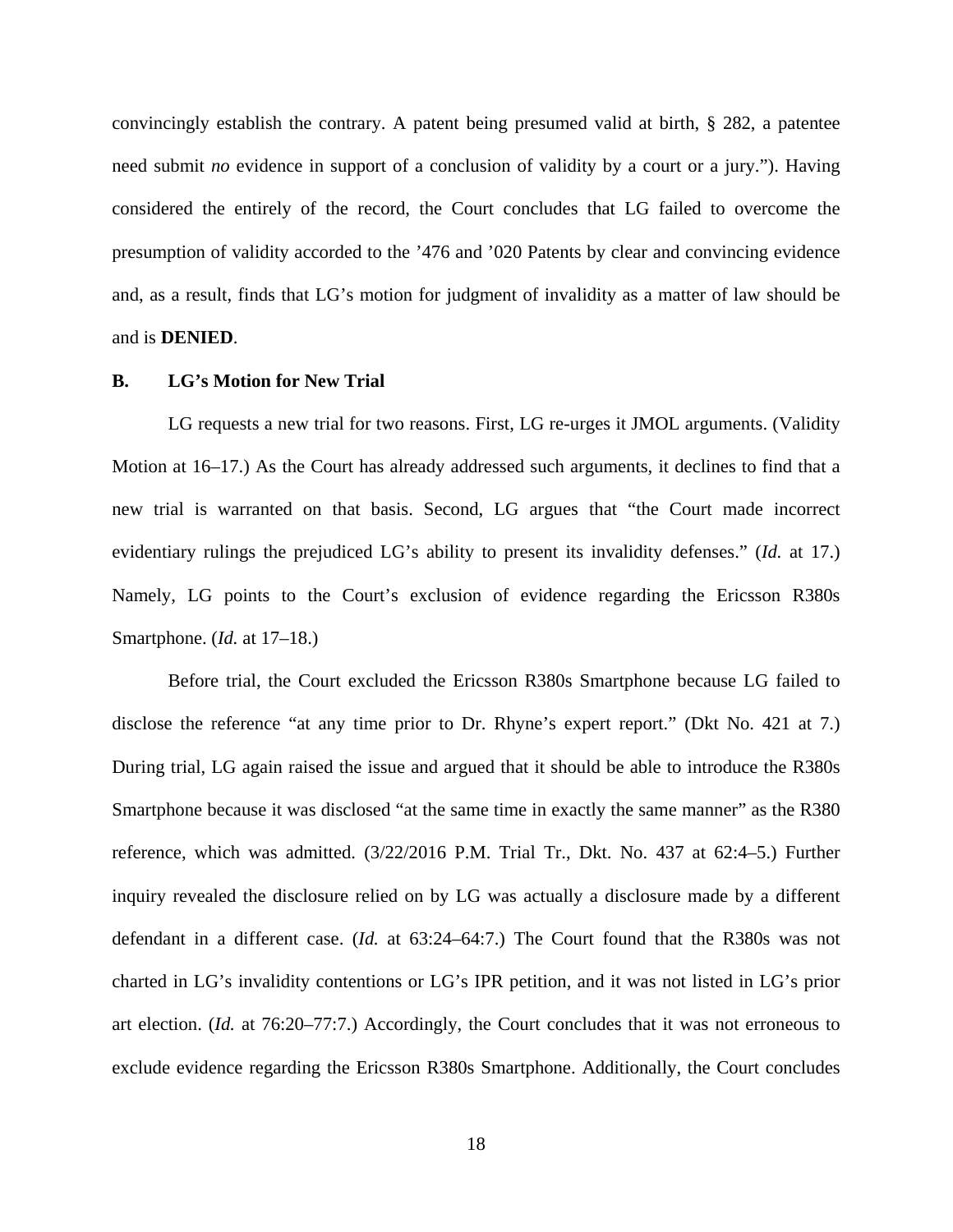that its refusal to allow LG to expand the scope of cross-examination of Mr. Martyn in a manner inconsistent with its ruling excluding the R380s was not prejudicial error. (3/23/2016 P.M. Trial Tr., Dkt. No. 441 at 37:21–41:22.) As such, the Court finds that LG's motion for a new trial regarding invalidity should be and is **DENIED**.

# **V. DAMAGES**

Upon a showing of infringement, a patentee is entitled to an award of damages "adequate to compensate for the infringement, but in no event less than a reasonable royalty for the use made of the invention by the infringer, together with interest and costs as fixed by the court." 35 U.S.C. § 284. However, "[t]he burden of proving damages falls on the patentee." *Lucent Techs., Inc. v. Gateway, Inc.*, 580 F.3d 1301, 1324 (Fed. Cir. 2009). There are two alternative categories of damages typically recovered in a patent case: the patentee's lost profits or the "reasonable royalty [the patentee] would have received through arms-length bargaining." *Id.* In this case, Core sought a reasonable royalty.

To determine an appropriate reasonable royalty, patentees (and courts) commonly employ the hypothetical negotiation, or "willing licensor-willing licensee" model. *Id.* at 1324– 25. The hypothetical negotiation "attempts to ascertain the royalty upon which the parties would have agreed had they successfully negotiated an agreement just before infringement began," assuming that the patent is valid, enforceable, and infringed. *Id.*; *see also Georgia-Pacific Corp. v. U.S. Plywood Corp.*, 318 F. Supp. 1116, 1120 (S.D.N.Y. 1970); *Rite-Hite Corp. v. Kelley Co.*, 56 F.3d 1538, 1554 n.13 (Fed. Cir. 1995) (en banc).

"[E]stimating a 'reasonable royalty' is not an exact science. As such, the record may support a range of 'reasonable' royalties, rather than a single value. Likewise, there may be more than one reliable method for estimating a reasonable royalty." *Apple Inc. v. Motorola, Inc.*, 757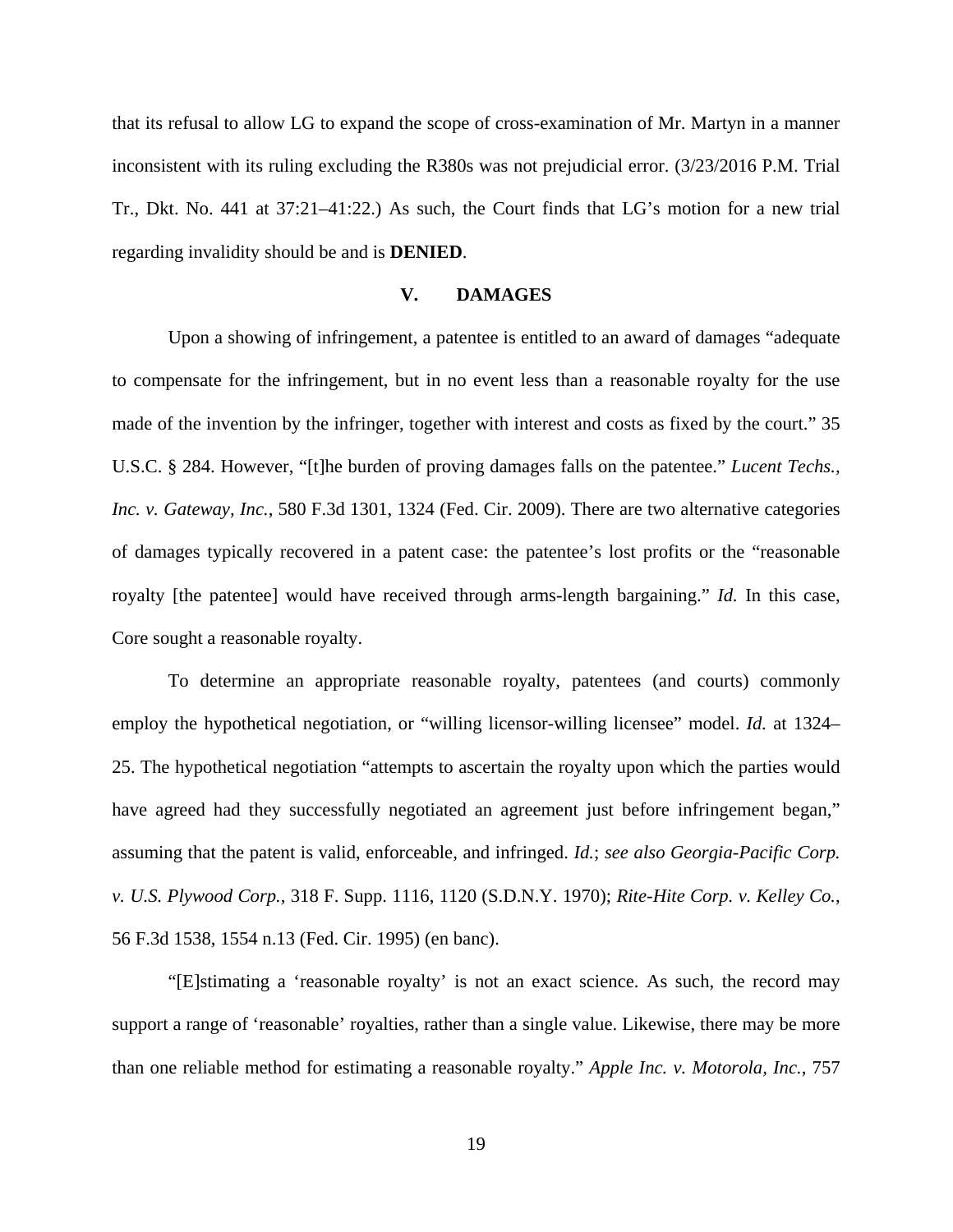F.3d 1286, 1315 (Fed. Cir. 2014). However, any method of estimating a reasonable royalty must adhere to the entire market value rule ("EMVR"), which requires that "[t]he patentee . . . must in every case give evidence tending to separate or apportion the defendant's profits and the patentee's damages between the patented feature and the unpatented features . . . [unless] the entire value of the whole machine, as a marketable article, is properly and legally attributable to the patented feature." *Garretson v. Clark*, 111 U.S. 120, 121 (1884). Accordingly, proof of damages must be carefully tied to "the claimed invention's footprint in the market place." *VirnetX, Inc. v. Cisco Sys.*, 767 F.3d 1308, 1327 (Fed. Cir. 2014); *Ericsson, Inc. v. D-Link Sys.*, 773 F.3d 1201, 1226 (Fed. Cir. 2014) ("The essential requirement is that the ultimate reasonable royalty award must be based on the incremental value that the patented invention adds to the end product."); *CSIRO v. Cisco Sys.*, 809 F.3d 1295 (Fed. Cir. 2015) ("damages awarded for patent infringement must reflect the value attributable to the infringing features of the product, and no more").

It is true that a reasonable royalty analysis "necessarily involves an element of approximation and uncertainty." *Unisplay, S.A. v. Am. Elec. Sign Co.*, 69 F.3d 512, 517 (Fed. Cir. 1995). However, the Court must ensure that a jury's damages award is supported by substantial evidence. *Id.* Generally, the Court should uphold a jury's damages award "unless" 'grossly excessive or monstrous,' clearly not supported by the evidence, or based only on speculation or guesswork." *Energy Transp. Group, Inc. v. William Demant Holding A/S*, 697 F.3d 1342, 1356 (Fed. Cir. 2012).

## **A. LG's Motion for New Trial**

At trial, Core based its damages analysis on the value of the Android operating system in LG's accused products at the time of an April 2013 hypothetical negotiation, and it presented its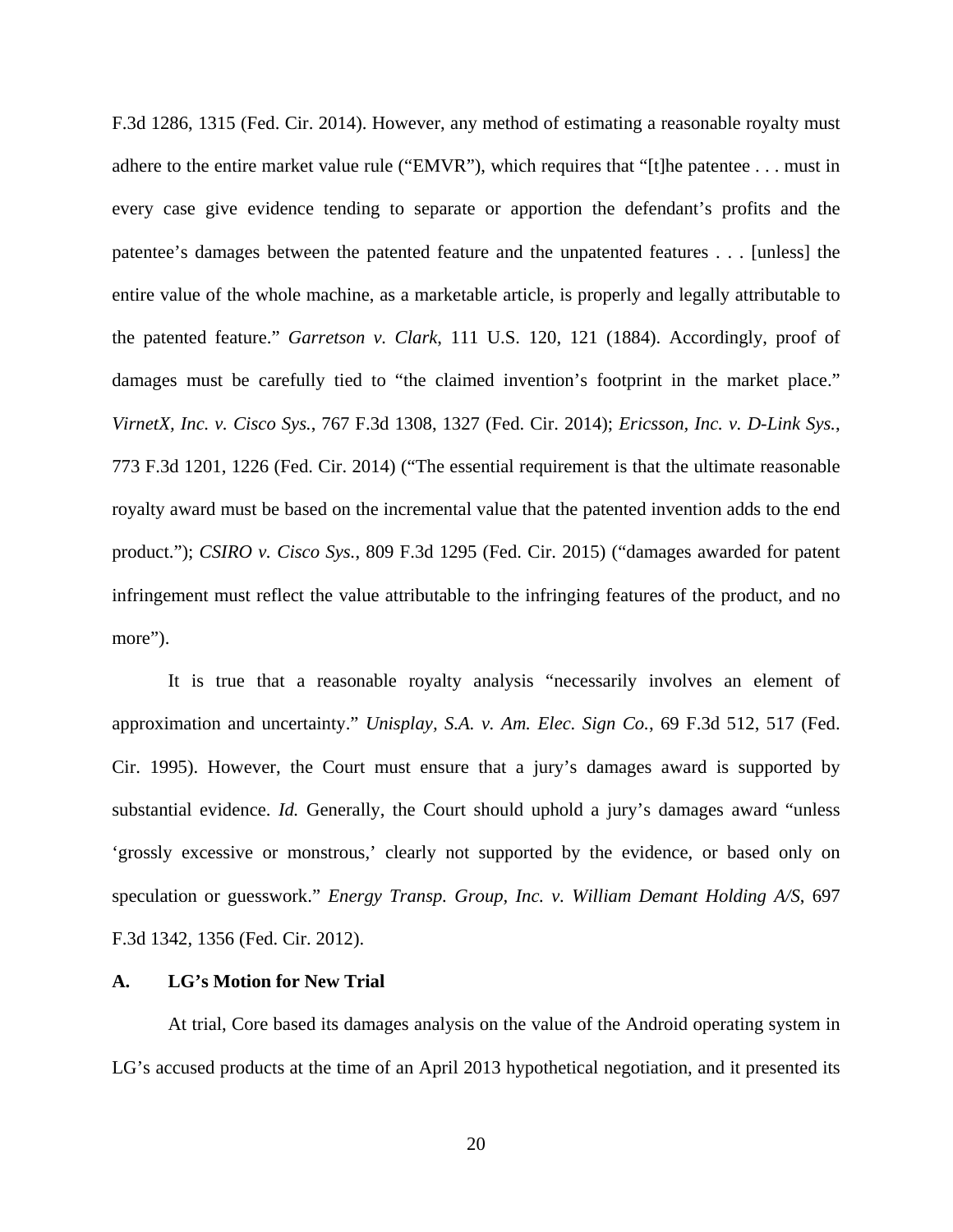damages theory through the testimony of Dr. Stephen Magee. Dr. Magee explained to the jury that he had "not seen any evidence" related to the cost of the Android operating system. (3/22/2016 A.M. Trial Tr., Dkt. No. 435 at 93:11–16 (Magee).) Instead, he used an estimated value of the non-accused Windows Mobile operating system as a substitute for determining the approximate value of the accused Android operating system. (*Id.* at 93:5–94:4.) Based on his calculations regarding Windows Mobile, through which Dr. Magee determined that \$2.97 "is the marginal profit on the smallest salable unit," Dr. Magee concluded that the correct royalty rate would fall "somewhere between zero and \$2.97." (3/22/2016 A.M. (Sealed) Trial Tr., Dkt. No. 436 at 4:12–13, 5:7–13 (Magee).) After establishing that range, Dr. Magee started from zero and "inched up" by two five-cent increments until he landed on what he believed to be "a reasonable number." (3/22/2016 A.M. Trial Tr., Dkt. No. 435 at 117:5–12, 118:2–7 (Magee).) Accordingly, Dr. Magee opined that ten cents was an appropriate royalty rate for each cell phone sold by LG that infringed the '020 and '476 Patents. (3/22/2016 A.M. Trial Tr., Dkt. No. 435 at 65:4–9.) Dr. Magee then multiplied that royalty rate by LG's sales of 35,219,051 allegedly infringing phones to arrive at around \$3.5 million in total damages. (*Id.* at 78:17–79:3.)

LG now asserts that Core did not present sufficient evidence to support the jury's damages award and asks the Court to institute a new trial on damages or offer a remittitur. LG contends that the cost Dr. Magee assigned to the Windows Mobile operating system "was not an appropriate proxy for the free Android operating system used in the accused products," and "Dr. Magee did not apportion correctly for the incremental profit associated with the claimed invention." (Dkt. No. 453 at 2, "Damages Motion.") The Court agrees.<sup>[6](#page-20-0)</sup>

<u>.</u>

<span id="page-20-0"></span><sup>&</sup>lt;sup>6</sup> LG also argues that Dr. Magee did not tie his damages calculation to the invention's footprint in the market and ignored all prior licenses to the asserted patents. (Damages Motion at 2.) Given that the Court concludes that a new trial on damages is warranted absent such findings, the Court declines to address those arguments.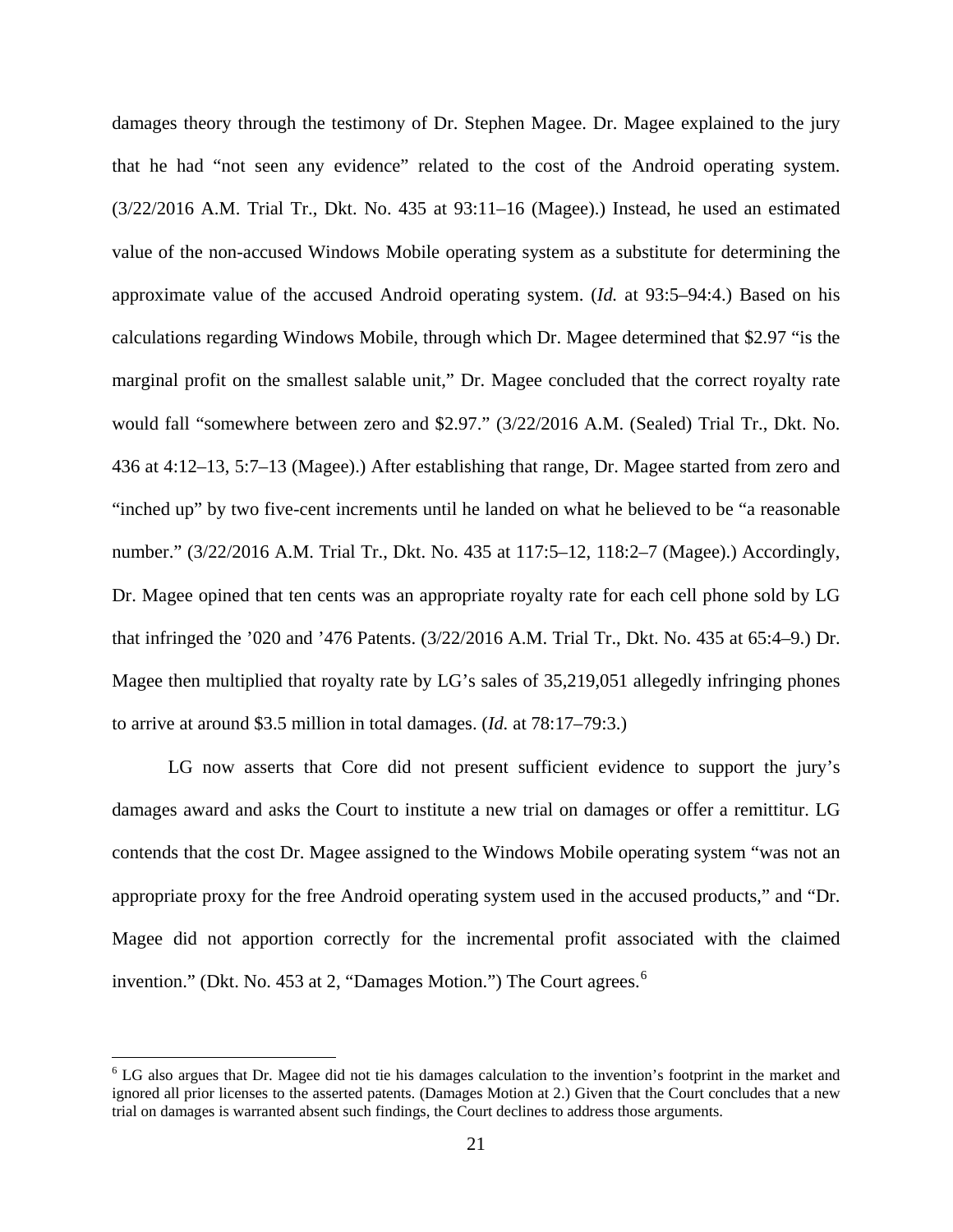### **1. The Windows Mobile Operating System**

LG argues that no reasonable jury could have found the Windows Mobile operating system to be an appropriate substitute for the Android operating system. (Damages Motion at 2.) LG offers three arguments in support of its contention that the evidence submitted at trial revealed such substitution to be inappropriate. First, LG argues that "Core's substitute cost for the accused operating system [was] not based on evidence contemporaneous with the April 2013 hypothetical negotiation date." (*Id.* at 4.) Instead, Dr. Magee assigned a value to the Windows Mobile operating system based solely on a 2008 magazine article. (*Id.*) On cross-examination, LG questioned Dr. Magee about the evidence he considered in forming his conclusion:

QUESTION: So, Dr. Magee, your opinion relies in a significant part on the assumption that you can attribute a 2008 price for the Windows operating system to the free Android operating system, correct?

ANSWER: Correct.

QUESTION: As you sit here today, are you aware of any evidence that the Windows operating system was not free in 2013?

ANSWER: I don't know the answer to that question as to when it was and was not free. I don't know.

QUESTION: I heard you mention a 2008 *CNET* article as the basis for your statement that the Windows operating system costs around \$14. Do I have that right?

ANSWER: I inferred from it \$11.50.

QUESTION: Okay. And that *CNET* article—*CNET* is a magazine, right?

ANSWER: Yes, sir.

QUESTION: Okay. So from—do you have any other basis for your assessing the cost of the Windows Mobile operating system at \$12, 11.57, do you have any other basis other than that article?

ANSWER: Not that I recall, no, sir.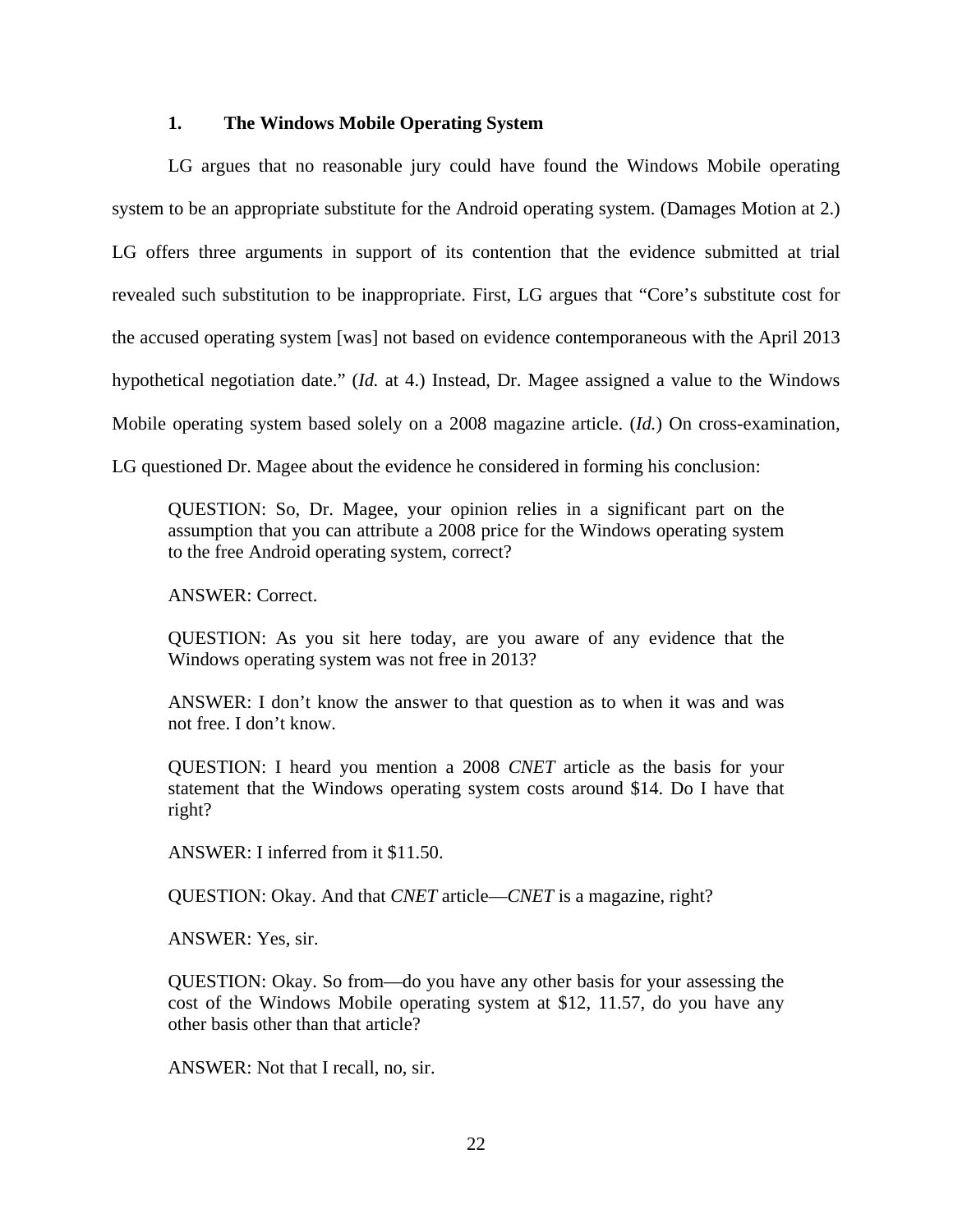QUESTION: Do you have . . . any other way of assessing the value of the Android operating system as a component of an LG smartphone?

ANSWER: No, sir.

QUESTION: And you did hear Dr. Nafei's testimony that—that in his entire career at LG, the Windows Mobile operating system has been free?

ANSWER: I heard that testimony, yes, sir.

QUESTION: Does it affect your opinion at all?

ANSWER: No, sir.

(3/22/2016 P.M. Trial Tr., Dkt. No. 437 at 35:15–36:19.) Additionally, LG notes that Core did not offer the 2008 article into evidence for the jury to consider, and Dr. Magee did not testify regarding the article's relevance to the 2013 hypothetical negotiation date.<sup>[7](#page-22-0)</sup> (Damages Motion at

5.)

 $\overline{a}$ 

Second, LG argues that both the Android and Windows Mobile operating systems were cost-free in April 2013, and Core offered no evidence to the contrary. (*Id.* at 6.) As demonstrated by his above-cited testimony, Dr. Magee admitted that he did not know whether the Windows Mobile operating system was free to LG in 2013 and had not considered that fact when applying Windows Mobile's purported 2008 cost to arrive at a 2013 value for the Android operating system. (*Id.*)

Finally, LG asserts that "Core presented no evidence that the Windows Mobile operating system uses the asserted patents." (*Id.*) At trial, Dr. Magee did not compare the Windows Mobile operating system to the accused products and instead stated that he had no knowledge of whether Windows Mobile included the accused features:

<span id="page-22-0"></span><sup>&</sup>lt;sup>7</sup> When asked on re-direct examination why he believed it was appropriate to rely on the 2008 article as the entire basis for valuing Windows Mobile, Dr. Magee stated: "Because we had a price in 2008 for sort of a range of prices that gave a value of \$11.50 for what, on the market, it would cost to get the Windows Mobile operating system." (3/22/2016 P.M. Trial Tr., Dkt. No. 437 at 51:18–23.)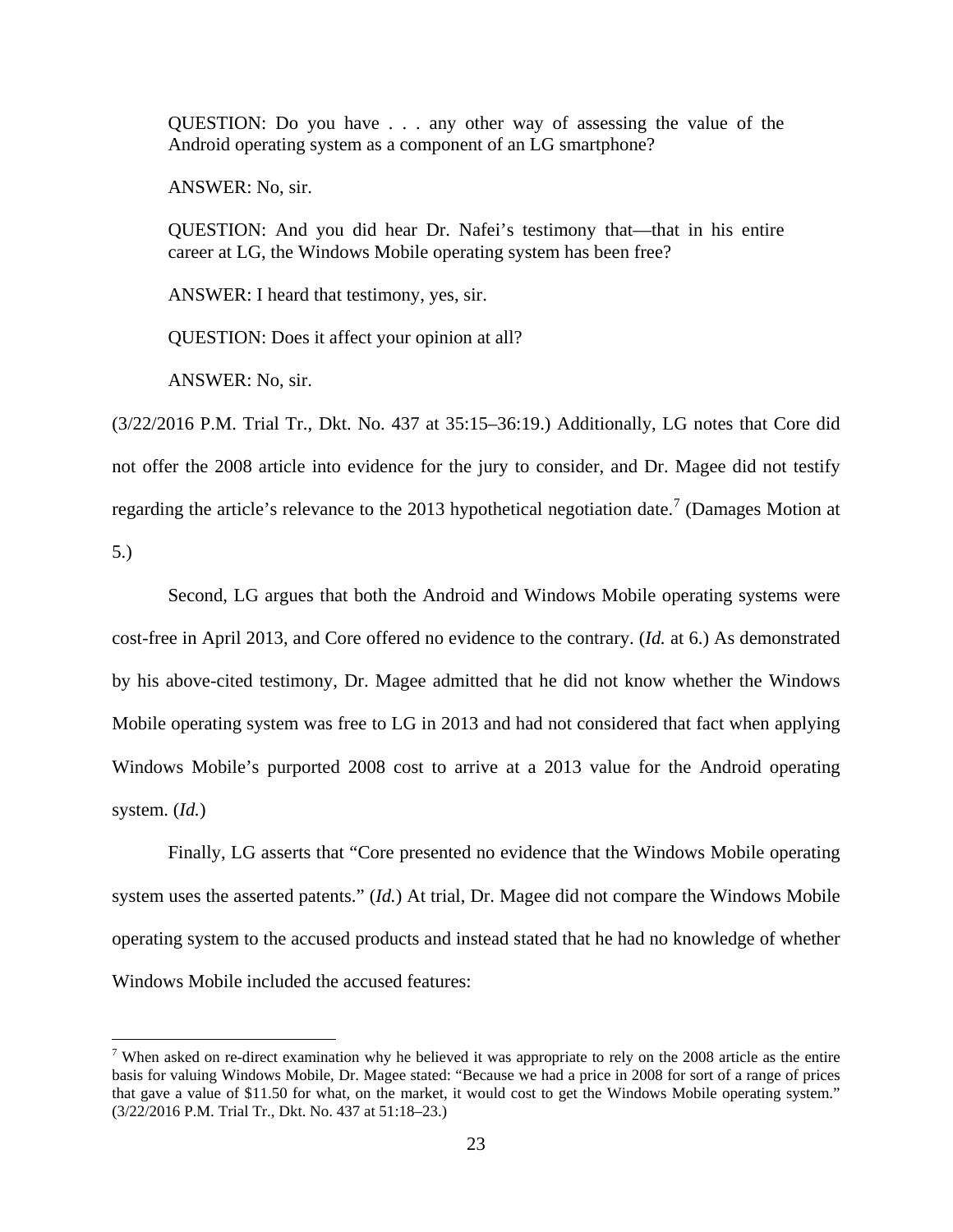QUESTION: You also don't know if the accused feature is present in the Windows Mobile operating system, right?

ANSWER: Correct.

<u>.</u>

QUESTION: Okay. And you don't know if Microsoft is actually using anything described in the patent in the Windows Mobile operating system, correct?

. . .

ANSWER: I don't know that—whether it is or is not, that's correct.

(3/22/2016 P.M. Trial Tr., Dkt. No. 437 at 24:22–24, 26:4–8.) As such, LG concludes that, based on Dr. Magee's opinions and the evidence Core presented at trial, no reasonable jury could have found Dr. Magee's proposed value of the Android operating system and accompanying ten-cent royalty rate to be appropriate benchmarks for determining damages. (Damages Motion at 7.)

In response, Core disagrees with LG's objections to the 2008 *CNET* article and argues that Dr. Magee could rely on what he considered to be the best estimate of the Windows Mobile operating system: "[t]he propriety of this reliance is not undermined by either the date of the article nor the article's not being admitted into evidence." (Dkt. No. 461 at 3, "Damages Response.") Core then states that "all that remains of LG's argument are the bare assertions that Android was free to LG, and that Windows Mobile might have been free to LG. But the jury could reasonably reject LG's simplistic argument that 'free to LG' equals 'valueless.'" (*Id.* at  $4.$ <sup>[8](#page-23-0)</sup> Finally, Core contends that Dr. Magee was not required to compare the features of Windows Mobile with those of the patents-in-suit: "Dr. Magee was not required to do more than rely on the fact that LG had sold phones with the Windows Mobile Operating system and that both Windows and Android were mobile operating systems." (*Id.* at 5.)

<span id="page-23-0"></span><sup>&</sup>lt;sup>8</sup> The Court notes that Core seems to have misunderstood LG's argument. Indeed, LG notes in its Reply brief, "Core's Opposition mischaracterizes LG's argument as an argument that has no value. That is not the case . . . Android has value, but Dr. Magee's methodology for determining that value, and for determining the value of the patented features allegedly within Android, was speculative and divorced from the facts of the case." (Dkt. No. 472 at 1, "Damages Reply.")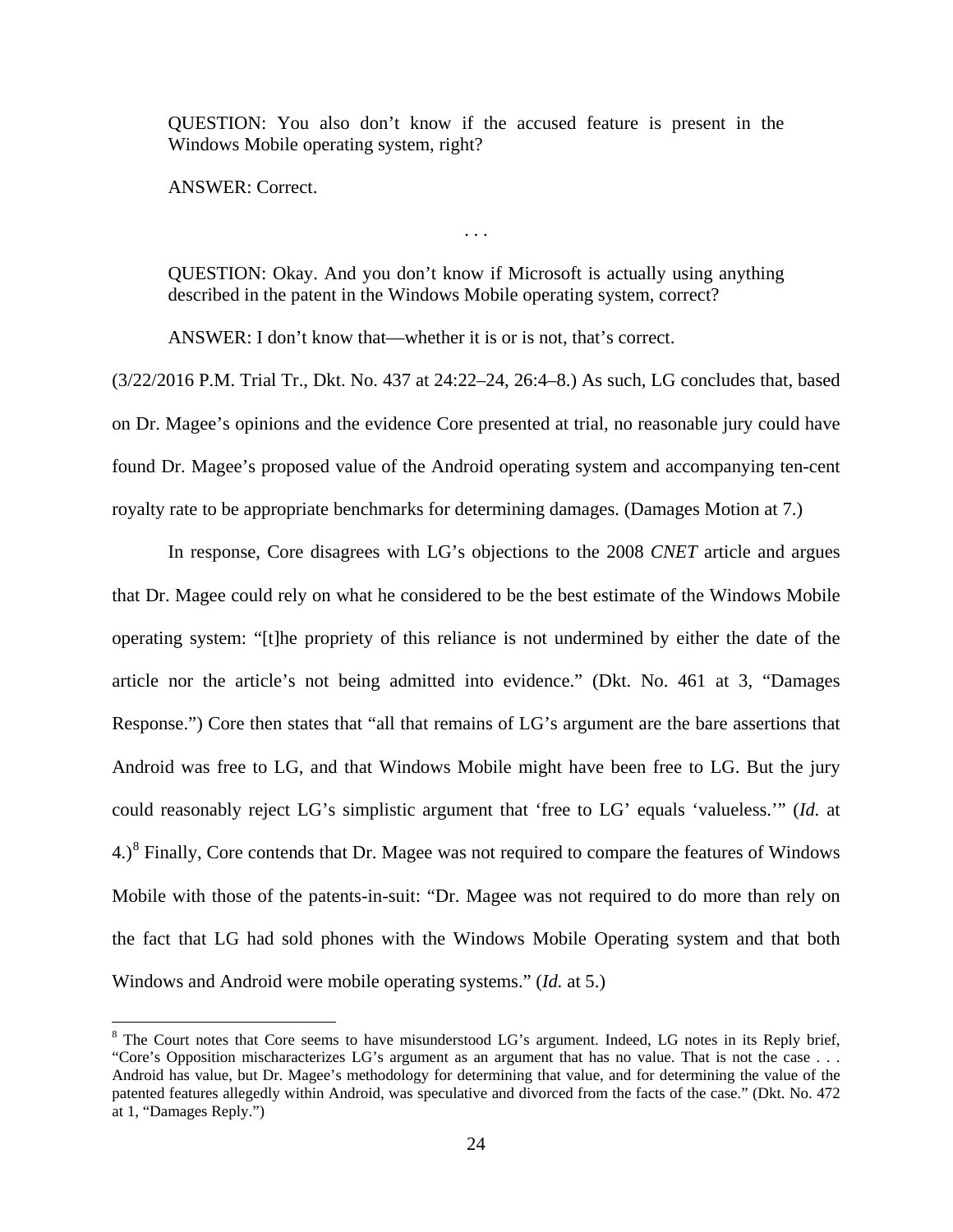The Court finds that Dr. Magee did not adequately tie his analysis to the 2013 hypothetical negotiation date. *See LaserDynamics, Inc. v. Quanta Computer, Inc.*, 694 F.3d 51, 76 (Fed. Cir. 2012) (finding the purpose of the hypothetical negotiation framework to be "discern[ing] the value of the patented technology to the parties in the marketplace when infringement began"). While Dr. Magee admitted that he relied solely on a 2008 magazine article as his basis for estimating the cost of the Windows Mobile operating system, he failed to offer sufficient testimony explaining how the 2008 cost would compare, relate, or remain relevant to the 2013 negotiation.

Additionally, the Court finds Dr. Magee's opinion that the Windows Mobile operating system could serve as an acceptable substitute for valuing the Android operating system to be conclusory and wholly unsupported by the evidence. The Windows Mobile operating system is clearly not the smallest salable patent practicing unit, as there is no evidence that it practices the patent and it was not an accused product at trial. At best, its alleged 2008 cost is roughly analogous to a comparable license. However, Dr. Magee did not testify as to whether Windows Mobile is technologically or economically comparable to Android, and he failed to account for any differences between the two products.<sup>[9](#page-24-0)</sup> See VirnetX, 767 F.3d at 1330 ("In *ResQNet*, we faulted the district court for relying on licenses with 'no relationship to the claimed invention,' nor even a 'discernible link to the claimed technology.' And in *Lucent*, we rejected reliance on licenses from 'vastly different situation[s]' or where the subject matter of certain agreements was not even ascertainable from the evidence presented at trial.") (citing *ResQNet.com, Inc. v. Lansa, Inc*., 594 F.3d 860, 870 (Fed. Cir. 2010) and *Lucent Techs., Inc. v. Gateway, Inc.*, 580 F.3d 1301, 1327 (Fed. Cir. 2009)); *Carnegie Mellon Univ. v. Marvell Tech. Group, Ltd.*, 807 F.3d 1283,

 $\overline{a}$ 

<span id="page-24-0"></span><sup>&</sup>lt;sup>9</sup> The Court notes that Core does not point to any evidence in the record where Core compared the Windows Mobile operating system to the accused features of the Android operating system.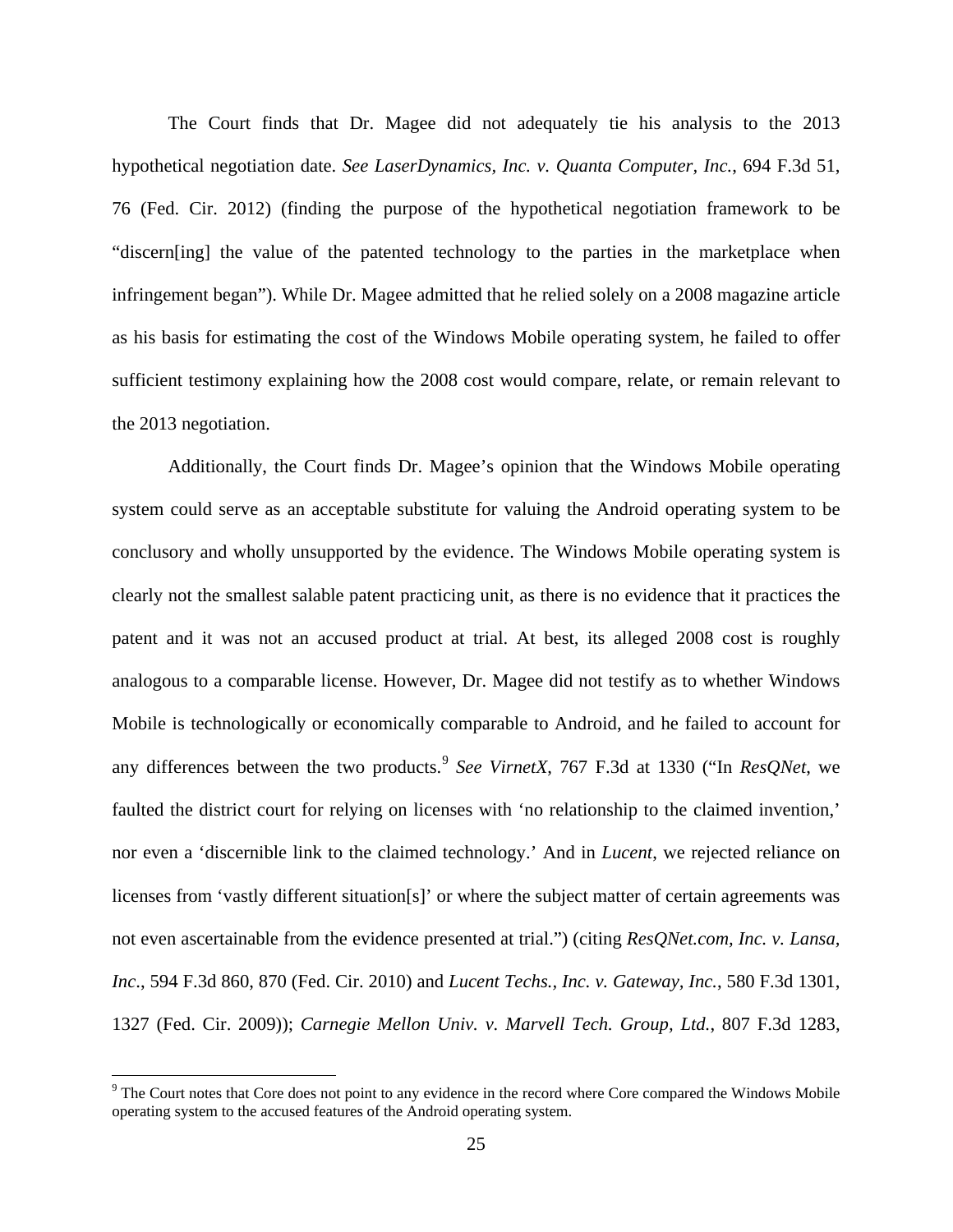1304 (Fed. Cir. 2015) ("Past licensing practices of the parties and licenses for similar technology in the industry may be useful evidence. But such evidentiary use must take careful account of any economically relevant differences between the circumstances of those licenses and the circumstances of the matter in litigation.") (citations omitted); *SSL Servs., LLC v. Citrix Sys.*, 769 F.3d 1073, 1093 (Fed. Cir. 2014) ("[T]he court found the agreements 'sufficiently comparable to be probative of the hypothetical negotiation' as they involve the actual parties, relevant technology, and were close in time to the date of the hypothetical negotiation. . . . SSL's expert expressly addressed the differences between the license negotiations and any hypothetical negotiations, thereby clarifying for the jury where such differences might exist and the limited value of such evidence.") (citations omitted). Absent such testimony, the Court concludes that Core failed to offer sufficient evidence for the jury to find that Windows Mobile is an acceptable economic substitute or that it bears any relationship to "the incremental value that the patented invention adds to the end product." *Ericsson*, 773 F.3d at 1226; *see also ResQNet*, 594 F.3d at 869 (holding that "[a]ny evidence unrelated to the claimed invention does not support compensation for infringement").

### **2. Dr. Magee's Apportionment**

LG next argues that Dr. Magee failed to properly apportion the value of the patented feature because he implemented "an unsubstantiated \$0.05 per unit royalty floor" and "improperly invoked the entire market value rule." (Damages Motion at 7.) First, LG contends that Dr. Magee provided insufficient justification for employing increments of five cents in calculating a royalty rate. At trial, Dr. Magee discussed his implementation of five-cent units:

QUESTION: Returning now to your royalty range, what was your starting point in this range to determine the appropriate royalty?

ANSWER: Well, I started at zero and worked up from there.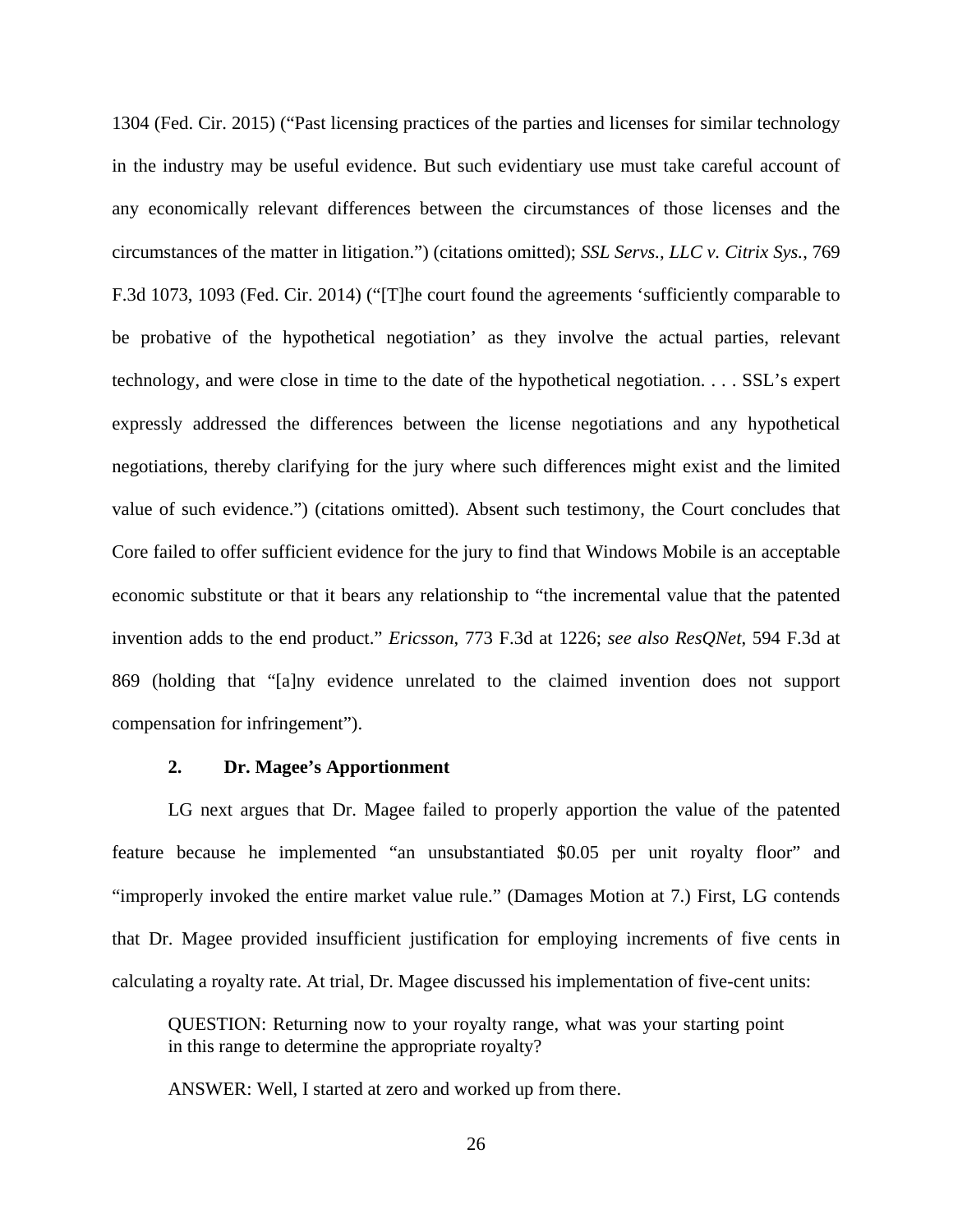QUESTION: What amount more than zero did you start with in analyzing the appropriate royalty here on this range?

. . .

ANSWER: Well, I started at zero and said: Okay. How much do we come up? There is—I've seen evidence in—in royalty agreements and so forth that 5 cents is sort of—per phone or per unit would be a typical unit to use in—in changing rates. So I inched up from a dollar—sorry—from zero dollars to 5 cents. That's a first step.

. . .

QUESTION: Okay. What did you think about the 5 cents?

ANSWER: Well, remember the hypothetical negotiation says we're allowed to consider everything and anything. And the most important thing is: What's the reasonable number? And I think 5 cents just would not be a reasonable number. It has to be a number that would be reasonable both for Core Wireless and for LG. It would certainly be a great number for LG, but I don't think it would be reasonable. And I would—if I were Core Wireless, I certainly wouldn't accept 5 cents.

QUESTION: So what amount more than 5 cents did you then consider?

ANSWER: Well, let's take another 5-cent increment. If we add another 5 cents, we go up to 10 cents. And then we draw the line and we say, again, is this a reasonable number? And—but for a number of reasons, I think that's the number I rested on.

(3/22/2016 A.M. Trial Tr., Dkt. No. 435 at 116:16–118:6.) Dr. Magee explained that he stopped at ten cents for "reasons . . . about being conservative," though he never fully developed those reasons for the jury. (*Id.* at 120:9–16 (Magee).) LG notes that Dr. Magee never identified the purported royalty agreements containing five-cent units "or whether they involved comparable parties, technology, or products." (Damages Motion at 8.) Moreover, LG points to testimony where Dr. Magee acknowledged that licenses in the mobile phone industry commonly include per-unit royalty rates of one-tenth of a cent or less and then admitted that he instead chose to start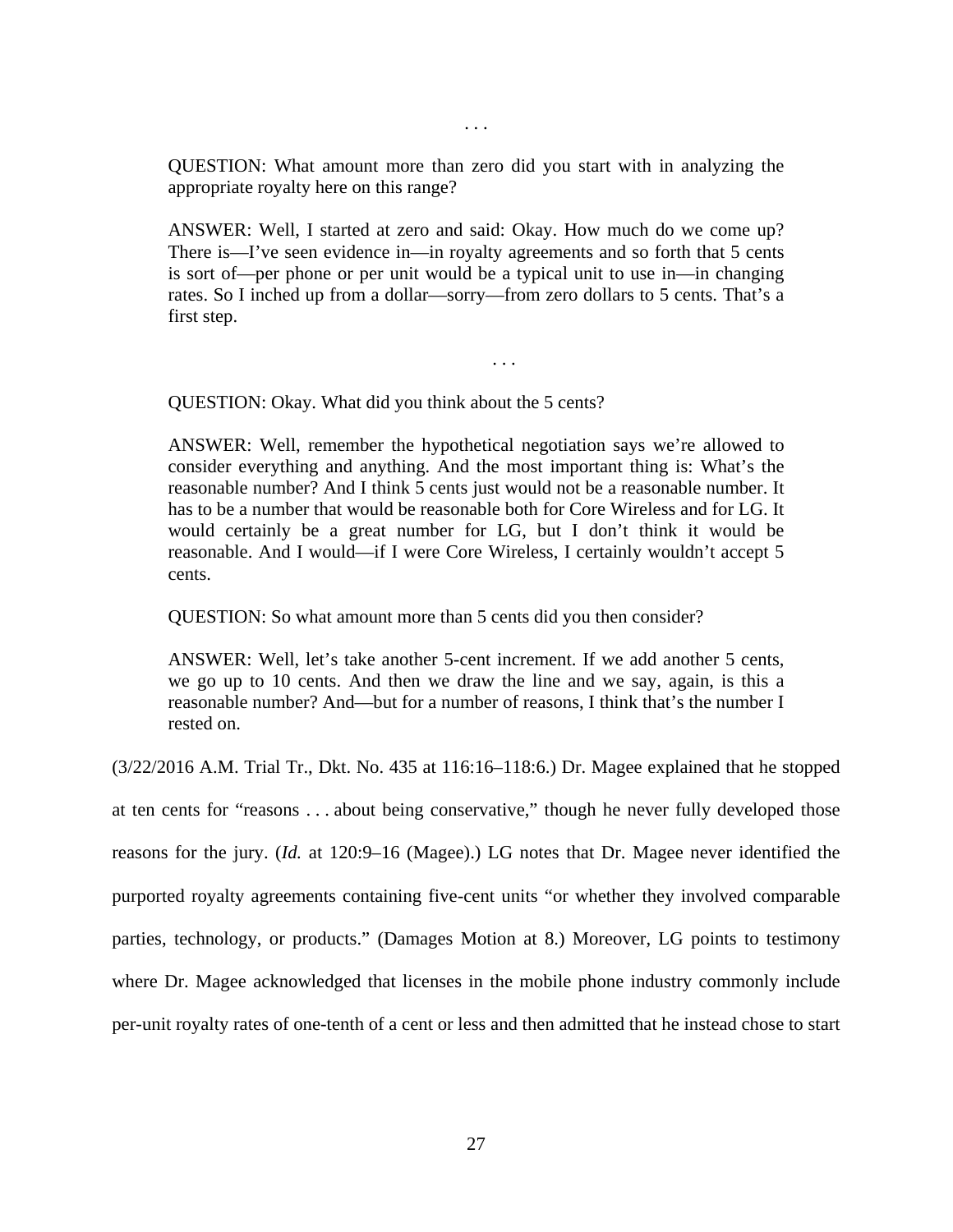at an increment of five cents because he was "relying on one patent pool license" that did not include the patents-in-suit. (3/22/2016 P.M. Trial Tr., Dkt. No. 437 at 38:24–40:5.)

Additionally, LG contends that "Dr. Magee further erred in basing his theory on the average sale price of the entire phone." (Damages Motion at 9.) When LG questioned Dr. Magee about whether he had analyzed consumer demand for specific patented features or conducted consumer surveys, Dr. Magee responded that he had not. (*Id.*) However, LG argues that "[d]espite Dr. Magee's admissions, he presented the average sale price of the entire phone to the jury, in violation of the entire market value rule." (*Id.*)

 In response, Core concedes that Dr. Magee discussed and displayed the average price of a smartphone but argues that such presentation did not invoke the entire market value rule. (Damages Response at 6.) Core asserts, "Dr. Magee referred to the average price of a phone in order to explain that he is not invoking the entire market value rule—*i.e.*, to show that the estimated cost of the operating system or estimated marginal profits of the operating system are not the same as the average cost of the phone." (*Id.*) While displaying the price of the phone, Dr. Magee testified that "we're not using the 258-dollar average price of the phone. We're not using the profits on the entire phone. We're only going to use the profits down at the very bottom." (3/22/2016 A.M. (Sealed) Trial Tr., Dkt. No. 436 at 4:1–3.) Additionally, Core argues that Dr. Magee arrived at a ten-cent royalty rate based on his analysis of the *Georgia-Pacific* factors and alleges that LG's criticism of Core's royalty rate "goes to the weight of Dr. Magee's testimony." (Damages Response at 7–8.)

Having considered the entirety of the record, the Court does not find that sufficient evidence supports the jury's damages verdict. While Dr. Magee did indeed discuss the *Georgia-Pacific* factors and testify that certain features of the patented technology should lead to a higher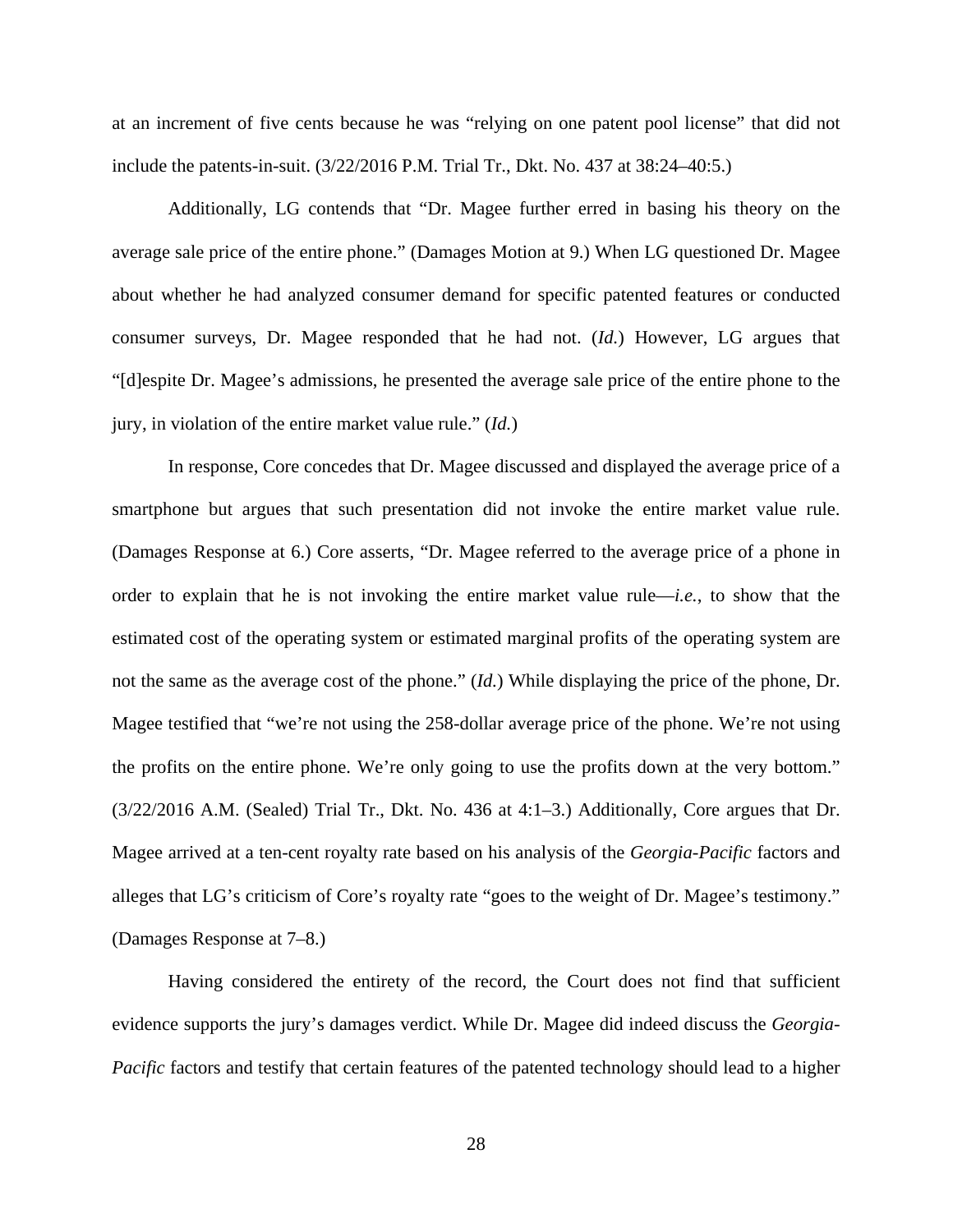royalty rate, the Court agrees with LG that Dr. Magee did not present adequate justification or evidence for adjusting the royalty rate by increments of five cents. Moreover, the Court finds that Dr. Magee exacerbated this problem by ultimately arriving at a ten-cent royalty rate without providing a logical opinion supported by evidence for stopping at that increment. *See* (3/22/2016 P.M. (Sealed) Trial Tr., Dkt. No. 438 at 8:7–10:12.) The Court concludes that such an approach is fundamentally arbitrary and analogous to other "rule of thumb" valuation practices the Federal Circuit has consistently rejected. *See Uniloc USA, Inc. v. Microsoft Corp.*, 632 F.3d 1292, 1311– 18 (Fed. Cir. 2011) ("Gemini then applied the so-called '25 percent rule of thumb,' hypothesizing that 25% of the value of the product would go to the patent owner . . . it is clear that Gemini's testimony was based on the use of the 25% rule of thumb as an arbitrary, general rule, unrelated to the facts of this case.); *VirnetX*, 767 F.3d at 1332–33 ("[W]e agree with the courts that have rejected invocations of the Nash theorem without sufficiently establishing that the premises of the theorem actually apply to the facts of the case at hand. The use here was just such an inappropriate 'rule of thumb.' . . . Such conclusory assertions cannot form the basis of a jury's verdict."). The Court is also aware of the potential prejudice inherent in Core's decision to show the jury the entire average price of a smartphone while Dr. Magee simultaneously presented his smaller damage calculations in comparison. *See CSIRO*, 809 F.3d at 1302 (There is an "'important evidentiary principle' that 'care must be taken to avoid misleading the jury by placing undue emphasis on the value of the entire product.' . . . disclosure of the end product's total revenue 'cannot help but skew the damages horizon for the jury, regardless of the contribution of the patented component to this revenue.'") (citations omitted). Accordingly, and for the reasons stated above, the Court finds that LG's motion for a new trial on the issue of damages should be and is **GRANTED**.